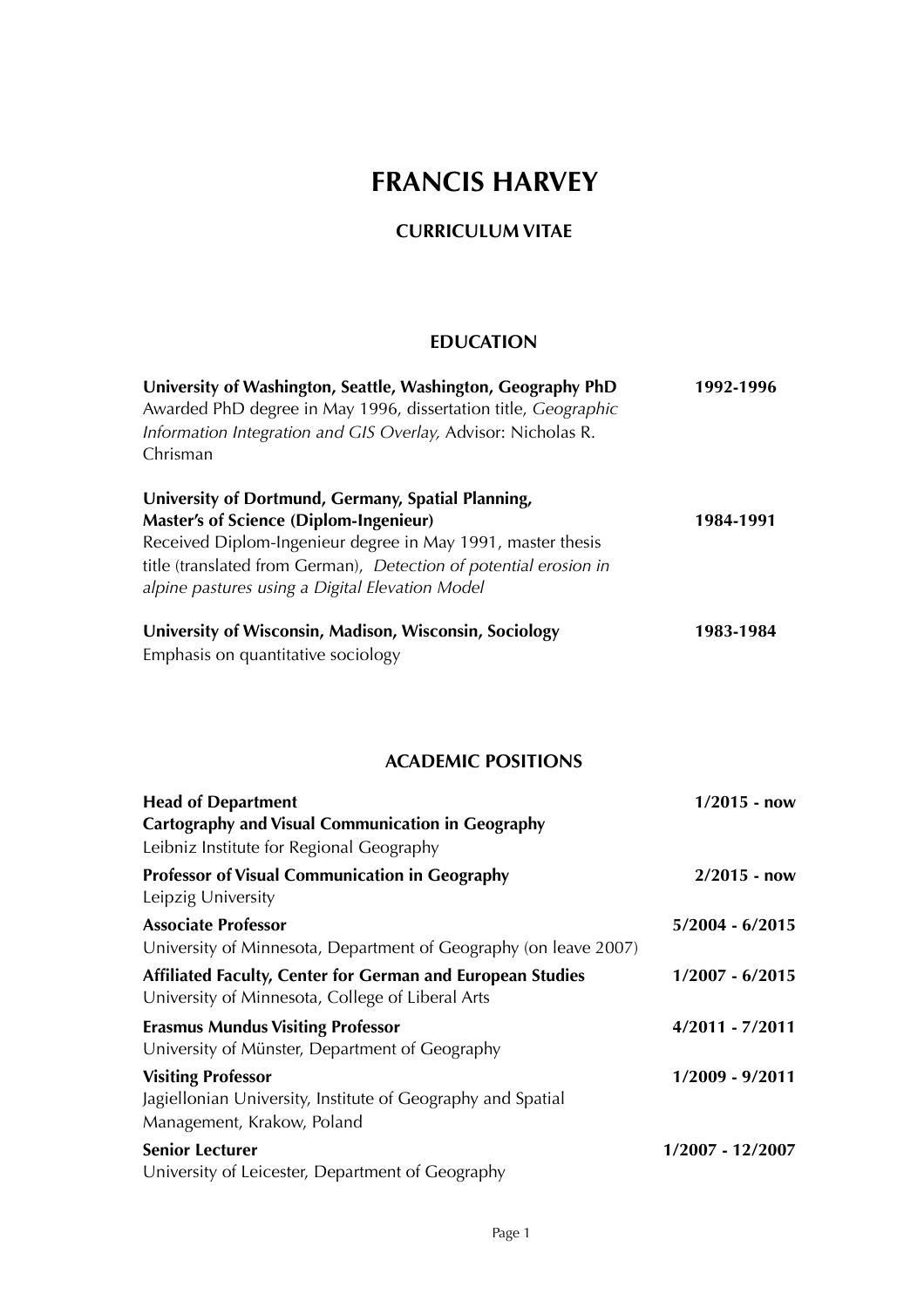| <b>Assistant Professor</b><br>University of Minnesota, Department of Geography                                               | 7/2001 - 5/2004   |
|------------------------------------------------------------------------------------------------------------------------------|-------------------|
| <b>Assistant Professor</b><br>University of Kentucky, Department of Geography                                                | $8/1998 - 6/2001$ |
| Lecturer and Researcher<br>Swiss Institute of Technology Lausanne (EPF-L), Institute<br>of Geomatics                         | 8/1996 - 8/1998   |
| <b>Research Assistant</b><br>Comparative study of GIS use in low level radioactive<br>waste siting Projects                  | 1/1996 - 6/1996   |
| <b>Teaching Assistant</b><br>GIS and cartography courses                                                                     | 9/1993-12/1996    |
| <b>Teaching Assistant and Tutor</b><br>English language Program SPRING, Department of Planning, University of Dortmund, Ger- | 1/1986 - 12/1988  |

# **GRADUATE STUDENTS**

#### **Current Advisees:**

many

PhD: Lea Bauer, Maria Turchenko, Eric Losang Masters: —

# **Completed Advisees (PhD students with current position):**

- PhD: Natalia Ipatow (June 2018, Amt für Digitalisierung, Breitband und Vermessung), Jeff DeGrave (April 2015, Instructor UW-Eau Claire), Jennifer Kotting (March 2013, Co-advisor with Brenda Kayzar, Communications Director at NNAF - National Network of Abortion Funds) Elizabeth Fairley (January 2013, DMA) Emily Murai (January 2012, Co-advisor with George Henderson, Instructor UC-Santa Cruz), Roxanne Ornelas, (May 2007, Associate Professor, Miami University of Ohio)
- Masters: Allen Lin (March 2015), Keith Erickson (February 2012), Kevin Dyke (Januart 2012), Sean O'Brien (June 2012), Chad Sigler (June, 2012), Tim Gladhill (September, 2011), Kathryn Klatt (August 2011), Jessica Campbell (June 2011), Tim Jacobson (February 2011), Alyssa Erickson (June 2010), Ben Butzow (December 2009), Eric Marquardt (May 2007), Katharine Kindervater (Hall) (May 2009), Chacko Jacob (December 2009), Nathan Aamot (May 2009), Claude Hanhart (May 2003)

# **Committee Memberships:**

| PhD:     | 15 |
|----------|----|
| Masters: | 52 |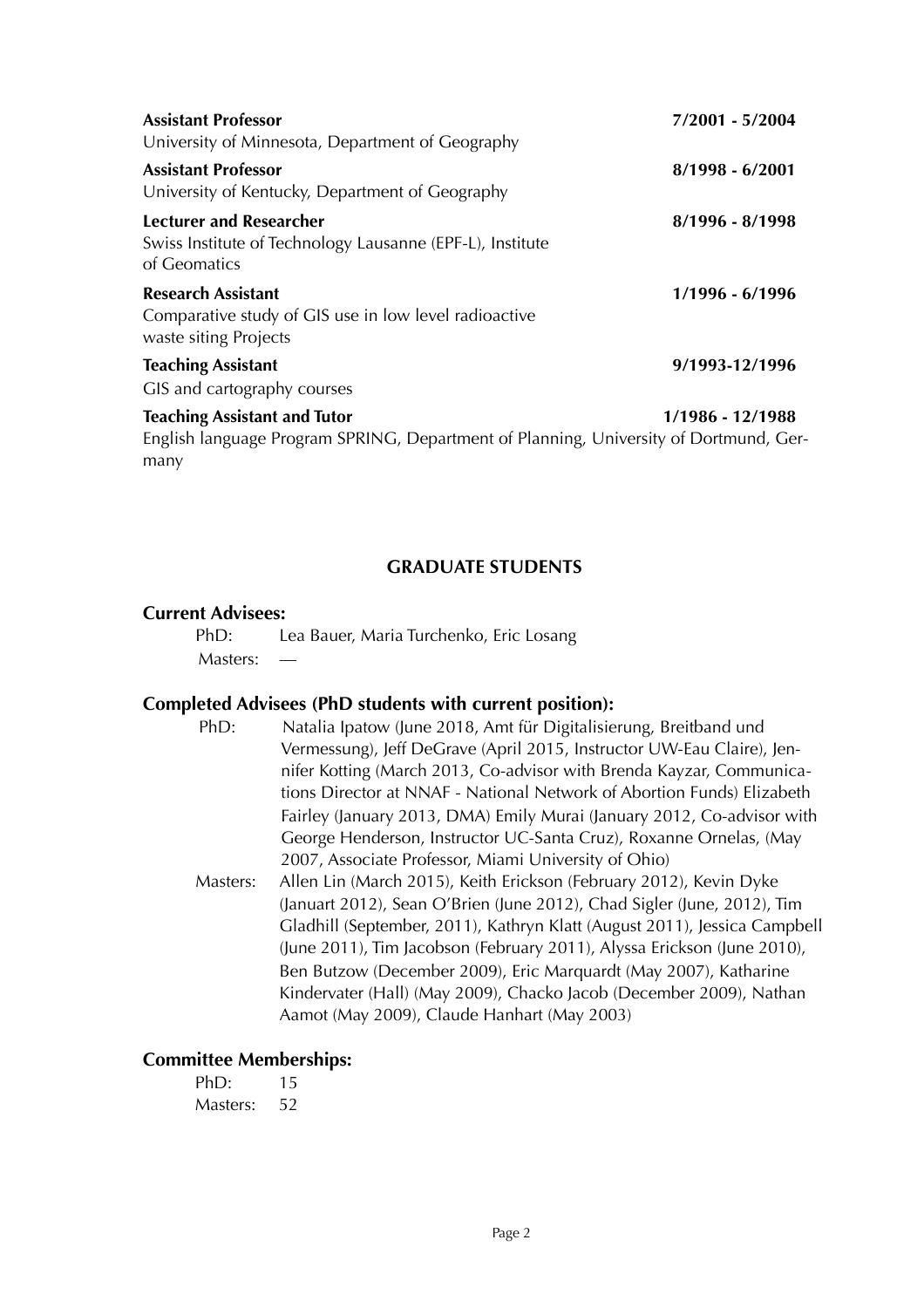# **SCHOLARSHIP**

# **RESEARCH GRANTS**

- **Leibniz Association**, Names change, places too. The challenge of developing geodata-based gazetteer research technologies and methods. 2019-2022. €920,000 (with Christian Lotz, Herder Institute)
- **Bundesministerium für Bildung und Forschung**, Cyberatlas. Wissenschaftliche Infrastruktur für Erkenntnisgewinnung im 21. Jahrhundert, 2018-2019. €60,426 (with Eric Losang)
- **Leibniz Association**, Help from science to improve the numerical analysis of population movement & urban development with existing statistical data for sustainable urban growth (hin&weg), 2018-2021. €946,382 (with Sebastian Lentz, Tim Leibert, Christian Hanewinkel, Eric Losang)
- **University of Minnesota Office of the Vice-President for Research**, U-Spatial Spatial Sciences and Systems Infrastructure, 2011-2016. \$2,500,000 (with Steve Manson, Jon Foley, Steve Ruggles, Marv Bauer, Shashi Shekhar)
- **Federal Geographic Data Committee, Cooperative Agreements Program**, Measuring Public Value of Geospatial Commons: A MetroGIS Case Study, 2010-2011. \$50,000 (with Randy Johnson, MetroGIS)
- **National Science Foundation,** Collaborative Research: Graduate Ethics Education for Future Geospatial Technology Professionals, 2009-2010, \$46,661
- **European Commission**, GDEG: Geographical Dimensions of European Governance, 2006-2010, €80,000
- **National Science Foundation**, Administrative Technologies and the Governance of Agrarian Reform: Liberal Modernization of the Polish Cadastral Infrastructure, 2005-2008, \$175,000
- **Minnesota Department of Transportation**, **University of Minnesota**, Bicycle Commuter Route Choice, 2005-2006, \$63,000 (with Kevin Krizek and David Levinson)
- **Graduate School, University of Minnesota**, Grant-in-Aid for Summer Research in Poland 2004, \$9425
- **International Programs Office, University of Minnesota**, Travel Grant to attend the 2004 International Geographical Union Conference in Glasgow, United Kingdom, \$500
- **Association of American Geographers**, Travel Grant to attend the 2004 International Geographical Union Conference in Glasgow, United Kingdom, \$1500
- **Institute for Global Studies, College of Liberal Arts**, University of Minnesota, Planning of Counter-Infrastructure workshop 2003, \$1000
- **Association of American Geographers**, Travel Grant to attend the 2002 International Geographical Union Conference in Durban, South Africa, \$1500
- **Federal Geographic Data Committee/University Consortium for Geographic Information Science**, Building the NSDI at the Base Establishing Best Sharing and Coordination Practices Among Local Governments, 2001-2002, \$47,374
- **College of Liberal Arts, University of Minnesota**, Infotech Fees Committee, Instructional Technology for Future Maps and Map Makers, 2001 - 2002, \$9,800
- **National Science Foundation**, Planning Grant from the CISE/Digital Government Program, 2001, \$28,549
- **University of Kentucky**, Summer Faculty Research Fellowship, 2001, \$5000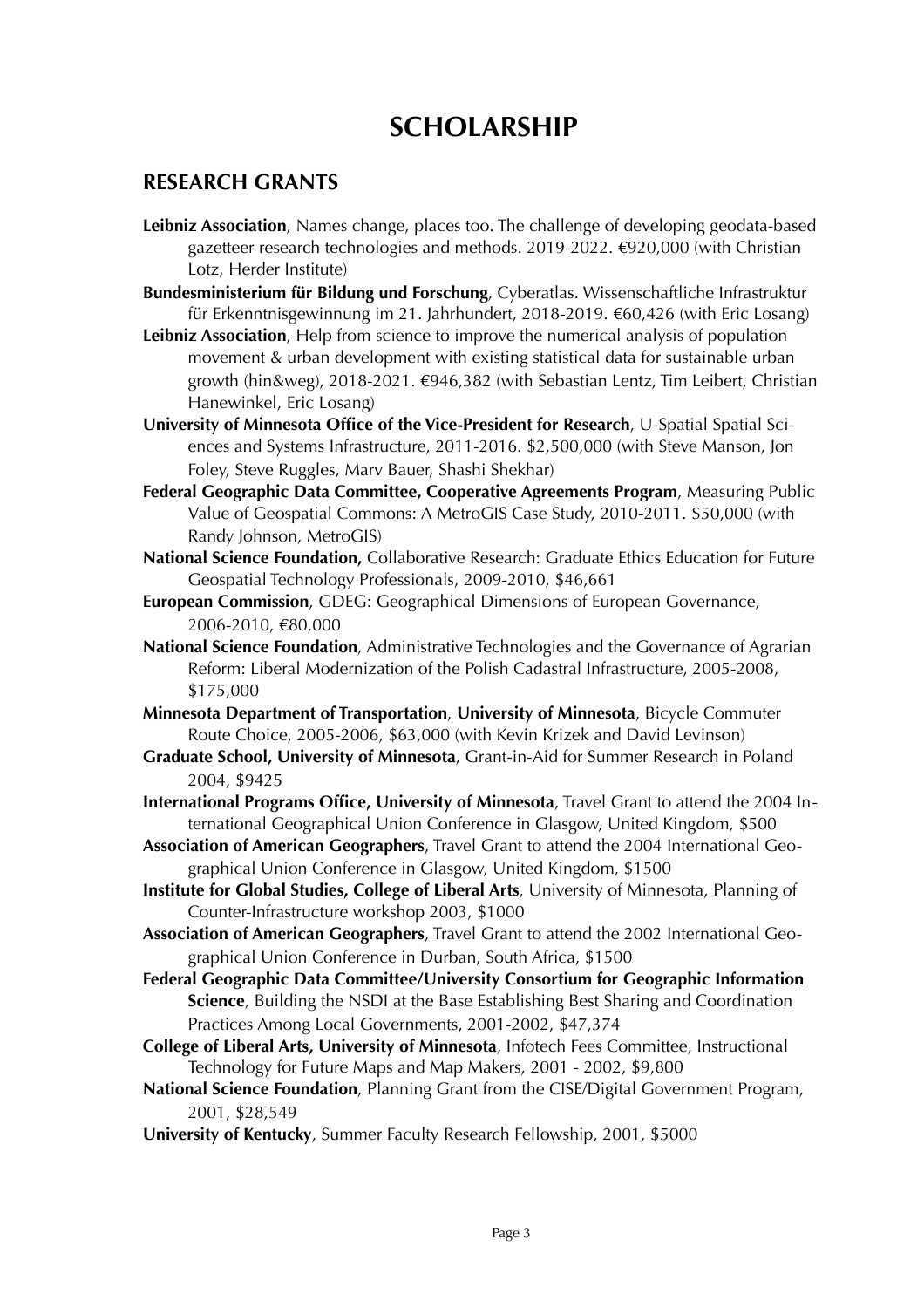- **Federal Geographic Data Committee/University Consortium for Geographic Information Science**, Potentials and Pitfalls of the National Spatial Digital Infrastructure, 2000 \$29,541
- **University of Kentucky Research Foundation**, Reception and Transformation of Geographic Thought in the Germany and the US, 2000, \$3,557
- **National Science Foundation**, Collaborative Efforts in GIS-IT Research and Pedagogy with Vietnam National University, 1999, \$10,850
- **Varenius Project**, Seed Grant to develop research on semantic interoperability (with Prof. Werner Kuhn), 1998-1999 \$3000
- **Varenius Project**, Travel Grant to Participate in the Interop conference and I-20 workshop, December 1997, \$500
- **UNIL/EPFL**, Collaborative Research Funds, Réseaux de Ingenieurs de SIG (with Prof. F. Golay and Prof. B. Berthoud), 1998, \$50,000
- **International Cartographic Association** (**ICA)**, Workshop on Generalization, Travel Grant, 1997, \$250
- **Graduate School, University of Washington**, Western European Dissertation Grant 1995, \$3500
- **Association for Computing Machinery** (**ACM**), Travel Grant to attend the Society and the Future of Computing Conference, Durango, Co., June 11 - 14, 1995, \$500
- **Association of American Geographers (AAG)**, Travel Grant to attend the 1994 IGU Regional Meeting, Prague, Czech Republic, August 22-26, 1994, \$1500

# **Other Grants and Awards**

CLA CLA-OIT Tools for Discovery, Spatial Data Discovery and Access for Teaching and Learning, 2013-14, \$30,000

- CLA-OIT Tools for Discovery, Course Development Grant for Digital Planet 1&2, 2009-10, \$30,855
- GISDATA Summer Institute, Best Research Proposal, (Group Award), 1996
- NCGIA, GISDATA Summer Institute, Young Scholar Award, 1996, \$1000

Department of Geography University of Washington, Ullman Award, 1996, \$150

# **PUBLICATIONS**

# **In Press, Review, or Preparation**

Geovisualization and Cartography for All. (Book proposal for Guilford Press, in preparation) Herbert Bayer's 1953 World Geo-Graphic Atlas: A Novel Atlas—then and now (The Carto-

graphic Journal, under review)

Connecting Historical Meaning and Cultural Memory from Geographical Texts: The Example of Italia Illustrata (Edited Book from Bibliotheka Herzingia, under review)

# **Books**

Zhou, C., Su, F., Harvey, F., Xu, J (2017) Spatial data handling in big data era. Advances in Geographic Information Science. Springer Verlag, Berlin.

- Harvey, F. (2016) A Primer of GIS. Fundamental geographic and cartographic concepts. Second Edition. Guilford Press, New York City.
- Harvey, F. (2008) A Primer of GIS. Fundamental geographic and cartographic concepts. Guilford Press, New York City.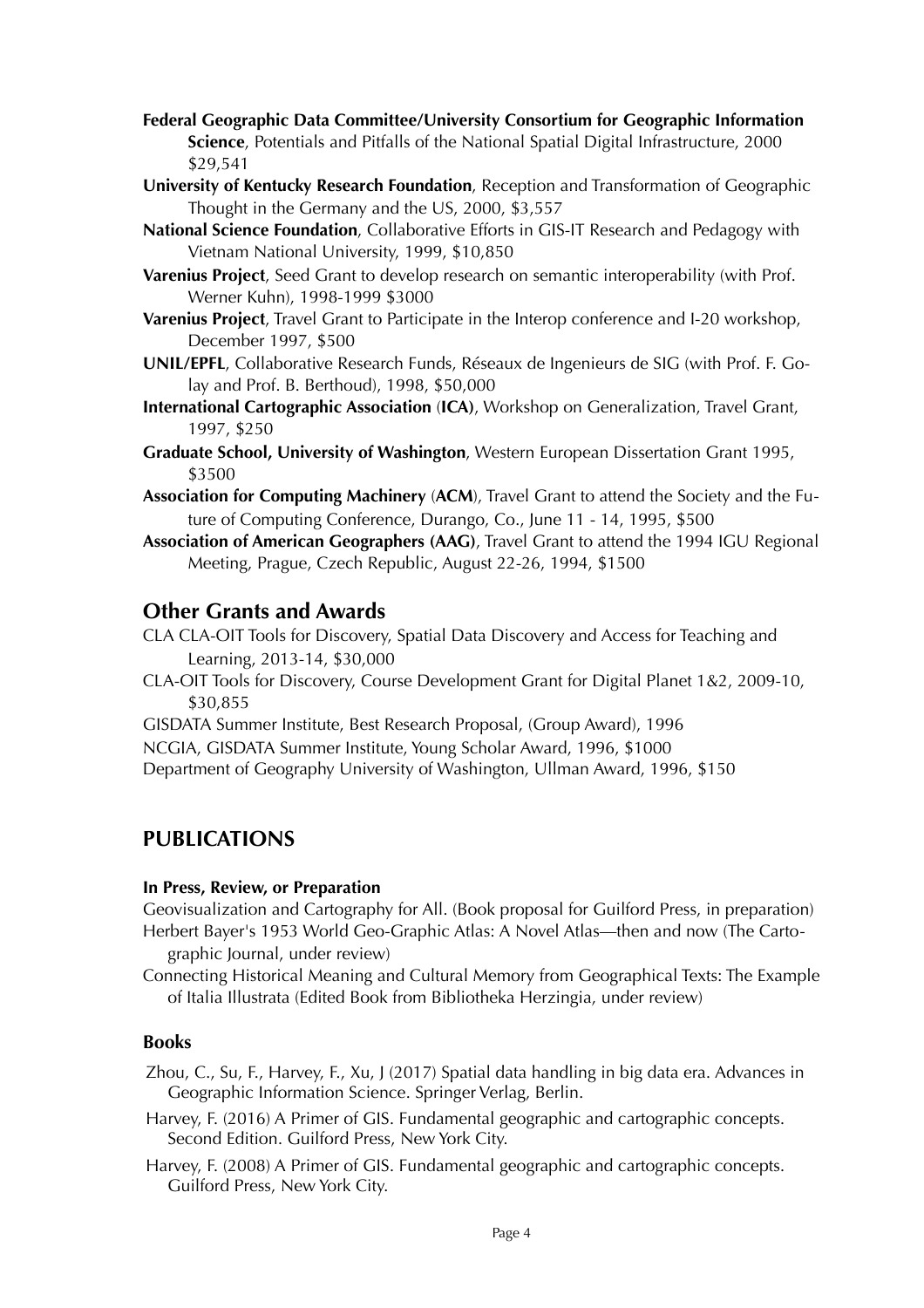Harvey, F. (Ed.) (2012) Are there fundamental principles in GIScience. Published with CreateSpace and as eBook. (http://gisci-concepts.org)

# **Special Issues of Journals Edited:**

- Harvey, F. (2019) Bertin@50: Jacques Bertin's Legacy and Continuing Impact for Cartography. Special Issue 46(2) of Cartography and Geographic Information Science (CaGIS)).
- Harvey, F., Kwan, M. & Pavlovskaya, M. (2005) Critical GIS. *Cartographica*, 40(4)
- Harvey, F. (2003) US National Report to the International Cartographic Commission. *Cartography and Geographic Information Systems*, 30(2)
- Harvey, F. (2000) Editorial Introduction. Special Issue on Social Construction of GIS. *International Journal of Geographic Information Science*, 14(8), 3.

# **Peer-Reviewed Articles, Book Chapters, and Proceedings Contributions (by year)**

- Harvey, F., & Losang, E. (2019). Bertin's matrix concepts reconsidered: transformations of semantics and semiotics to support geovisualization use. Cartography and Geographic Information Science, 46(2), 152-162.
- Harvey, F. (2018). Die fortbestehende Bedeutung von Herbert Bayers World Geo-Graphic Atlas von 1953. Kartographische Nachrichten, 4, 202-207.
- Harvey, F. (2018). Critical GIS: Distinguishing critical theory from critical thinking. The Canadian Geographer/Le Géographe canadien, 62(1), 35-39. Retrieved from https://onlinelibrary.wiley.com/doi/abs/10.1111/cag.12440
- Harvey, F. (2018). Considerations of graphical proximity and geographical nearness. In S. Winter, M. Sester, & A. Griffin (Eds.), Proceedings 10th International Conference on Geographic Information Science (GIScience 2018) (pp. 4:1-418). Berlin: Springer Verlag. Retrieved from http://drops.dagstuhl.de/opus/volltexte/2018/9332/pdf/LIPIcs-GISCIENCE-2018-4.pdf
- Abend, P., & Harvey, F. (2017). Maps as geomedial action spaces: considering the shift from logocentric to egocentric engagements. Geographic Journal, 82(1), 171-183. Retrieved from https://link.springer.com/article/10.1007/s10708-015-9673-z
- Harvey, F. (2017). Improving GIScience Visualization: Ideas for a New Methodology. In Zhou. C., Su. F., Harvey. F., & Xu. J (Eds.), Spatial Data Handling in Big Data Era (pp. 127-137). Berlin: Springer Verlag.
- Iwaniak, A., Leszczuk, M., Strzelecki, M., Harvey, F., & Kaczmarek, I. (2017). A Novel Approach for Publishing Linked Open Geodata from National Registries with the Use of Semantically Annotated Context Dependent Web Pages. ISPRS International Journal of Geo-Information, 6(8), 252. Retrieved from http://www.mdpi.com/2220-9964/6/8/252/ htm
- Harvey, F. (2015). Mind the Gap: Reconsidering the Material/Mind Duality and Geography's Twentieth Century Nihilist Technological Settlements. In S. Aitken & G. Valentine (Eds.), Approaches to Human Geography: Philosophies, Theories, People and Practices (pp. 193 - 216). Thousand Oaks: Sage.
- Winter, S. Lopez, X., Harvey, F., Hennig, B., Jeong, M., Trainor, T. and Timpf, S. (2015) *Technological and Societal Influences on GIScience*. In Onsrud, H., and Kuhn, W., Advancing Geographic Information Science. The Past and Next Twenty Years. Needham, MA: GSDI Association Press.<https://spatial.umaine.edu/files/2016/02/AdvancingGIScience.pdf>
- Harvey, F. (2015). Are the data sharing Problems with SDIs Problems of Zombies? ICA Proceedings: ICA: Rio de Janeiro. [www.icc2015.org/.](http://www.icc2015.org/)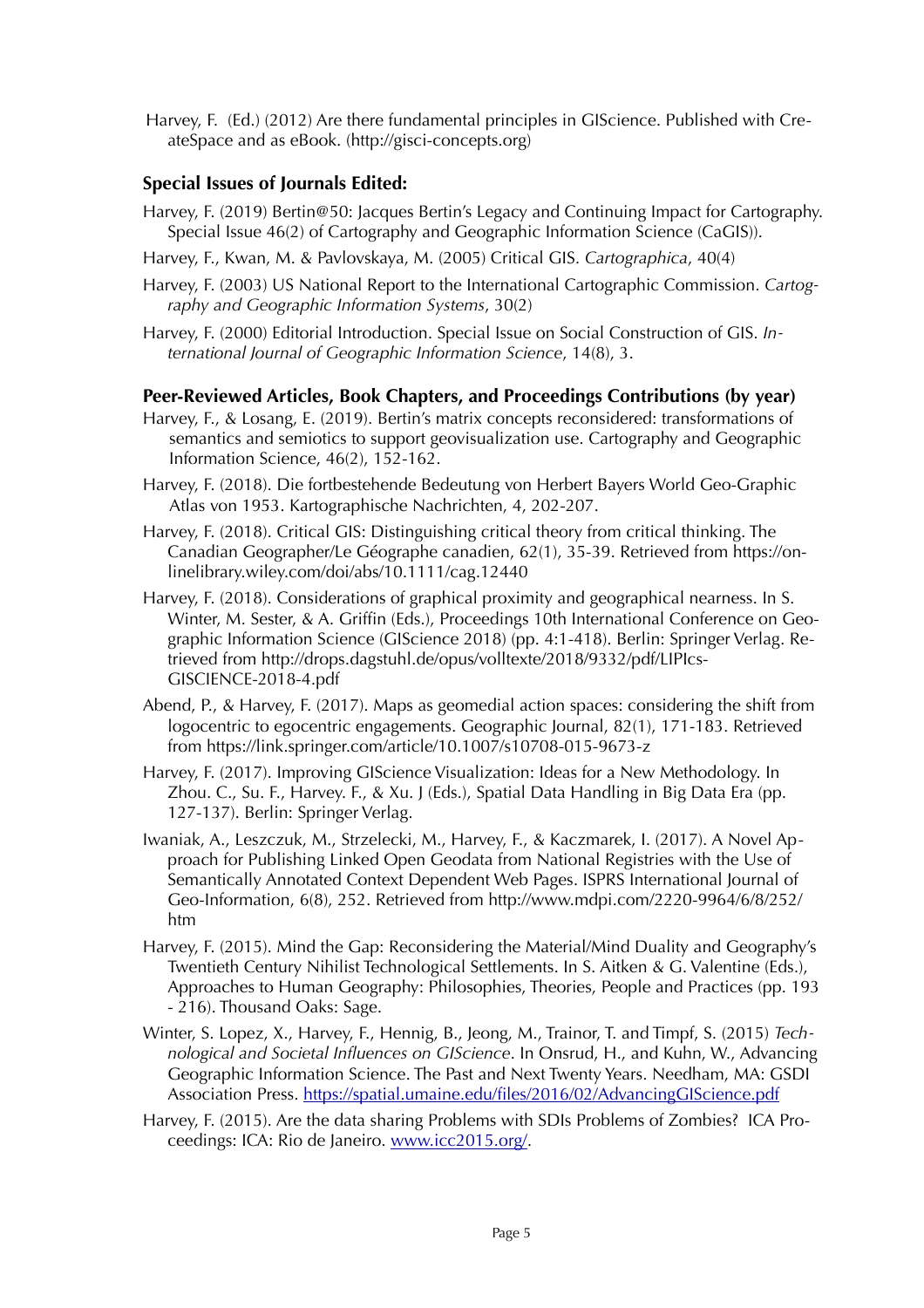- Harvey, F. (2014). We know where you are. And we're more and more sure what that means. In Pimple, Ken (ed.) *Emerging Pervasive Information Communication Technology*. (pp. 71- 87). Berlin: Springer Verlag.
- Harvey, F. (2014). A world without GIS? Post-GIS futures for the New Millenium. *Geographica Polonica}*, {87}(2), 241-250.
- Harvey, F. (2013). The Power of Mapping: Considering Discrepancies of Polish Cadastral Mapping. Annals of the AAG, 103(4), 824-843. Retrieved from [http://www.tandfonline.](http://www.tandfonline.com/eprint/vInQ6TedMZiPkMs8tEuC/full)[com/eprint/vInQ6TedMZiPkMs8tEuC/full](http://www.tandfonline.com/eprint/vInQ6TedMZiPkMs8tEuC/full)
- Ahlqvist, Ola, Francis Harvey, Hyowon Ban, Wei Chen, Shaun Fontanella, Meng Guo, Nisheet Singh. (2013) *Making journal articles 'live': turning academic writing into scientific dialog*. GeoJournal, 78:61-68.
- Evans, Michael R., Dev Oliver, Shashi Shekhar, and Francis Harvey. (2013) *Fast and Exact Network Trajectory Similarity Computation: A Case-Study on Bicycle Corridor Planning*. In *Second ACM SSIGKDO International Workshop on Urban Computing*, Chicago, IL, USA: ACM.
- Harvey, Francis. (2013) *A New Age of Discovery: The Post-Gis Era*. In *Gi\_Forum. Creating the Gisociety*, edited by Thomas Jekel, Adrijana Car, Josef Strobl, and Gerald Griesebner. Berlin: Wichmann Verlag. pp. 272-281.
- Coetzee, S, Harvey, F, Iwaniak, A, and Cooper, A. (2013) Sharing and Coordinating SDIs in the age of Crowd Sourcing and Volunteered Geographic Information. Proceedings of the International Cartographic Congress.
- Shannon, J., Harvey, F. (2013) Modifying areal interpolation techniques for analysis of data on food assistance benefits. In S. Timpf (Ed.) Advances in Spatial Data Handling. p. 125- 141.
- DiBiase, David, Francis Harvey, Christopher Goranson, and Dawn Wright. (2012) *The GIS Professional Ethics Project: Practical Ethics for Gis Professionals*. In *Teaching Geographic Information Science and Technology in Higher Education*, edited by David J. Unwin, Kevin E. Foote, Nicholas J. Tate, and David DiBiase. Chichester, UK: John Wiley and Sons.
- Evans, Michael R., Dev Oliver, Shashi Shekhar, and Francis Harvey. (2012) *Summarizing Trajectories Into K-Primary Corridors: A Summary of Results*. In *Twentieth ACM Sigspatial International Conference on Advances in Geographic Information Systems*, Redondo Beach, CA, USA: ACM.
- Harvey, Francis, Adam Iwaniak, Serena Coetzee, and Antony K Cooper. (2012) SDI Past, Present and Future: A Review and Status Assessment. In Spatial Enabling Government, Industry and Citizens, edited by Abbas Rajabifard, and David Coleman. Needham, MA: GSDI Association Press.
- Harvey, F., Kne, L, Manson, S. and Johnson, K. (2012) U-Spatial: Support for the Spatial Sciences and Creative Activities. In A. Hill Duin, E. A. Nater, F. X. Anklesaria (Eds.), Cultivating Change in the Academy. Ebook available at the University of Minnesota Digital Conservancy,<https://cultivatingchange.wp.d.umn.edu>.
- Harvey, F. (2012). Practical ethics for professional geographers. In M. Solem, K. Foote, & J. Monk (Eds.), Practicing Geography: Careers for Enhancing Society and the Environment (pp. 187-197). Upper Saddle River, NJ.: Pearson Prentice Hall.
- Evans, Michael R., Dev Oliver, Shashi Shekhar, and Francis Harvey. (2012) Summarizing Trajectories Into K-Primary Corridors: A Summary of Results. Redondo Beach, CA, USA: ACM.
- Harvey, F. (2012). To volunteer or to contribute locational information? Towards truth in labeling for crowd-sourced geographic information. In Sui, D., Elwood, S., and Good-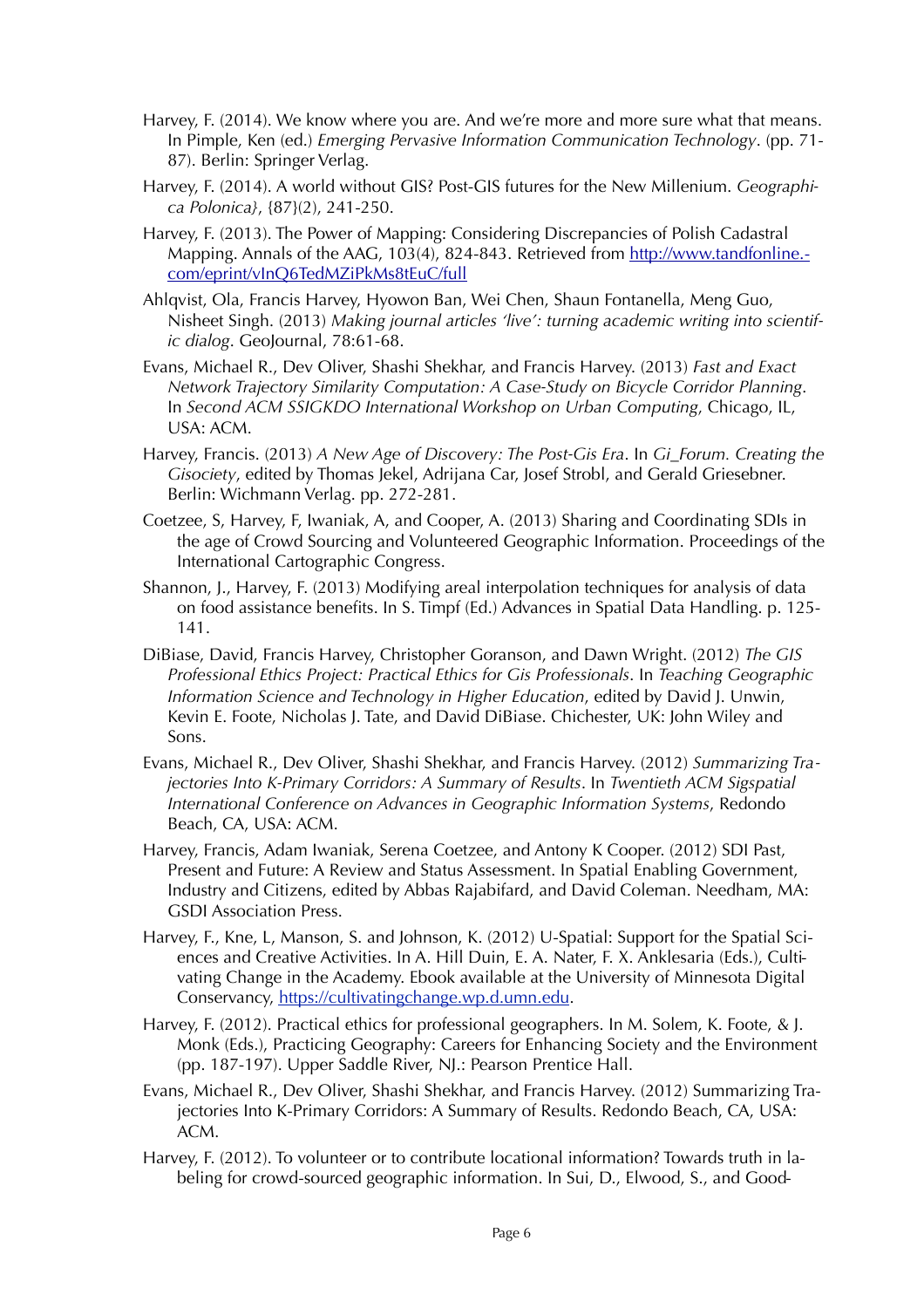child, M.F. (Ed.), Crowdsourcing geographic knowledge: Volunteered geographic information in theory and practice. Berlin: Springer.

- Harvey, Francis, and Kotting, Jennifer. (2011). "Teaching Mapping for Digital Natives: New Pedagogical Ideas for Undergraduate Cartography Education" Cartography and Geographic Information Science 38(3): 269-77.
- Harvey, F. (2011). Spatial data infrastructures for cadastres: Foundations and Challenges. In T. Nyerges, H. Couclelis, & R. McMaster (Eds.), The Sage Handbook of GIS and Society (pp. 287-303). Los Angeles: Sage.
- Harvey, Francis, and Rob Raskin. (2011). "Spatial Cyberinfrastructure: Building New Pathways for Geospatial Semantics on Existing Infrastructures." In Geospatial Semantics and the Semantic Web: Foundations, Algorithms, and Applications, edited by Naveen Ashish, and Amin Sheth, 87-96. New York, Berlin: Springer.
- Harvey, F., & Kozak, J. (2011). Digital Earth: i co dalej? *What is beyond digital earth?* Rocznik Geomatiki 2011, 9 1(45), 7-18.
- McMaster, R. and Harvey, F. (2010). Geographic Information Science and Society. In J. Bossler, J. R. Jensen, R. McMaster, & C. Rizos (Eds.), Manual of Geospatial Science and Technology, Second Edition (pp. 653 - 657). New York: Taylor and Francis.
- DiBiase, D, C. Goranson, F. Harvey, and D. Wright (2009). The GIS Professional Ethics Project: Practical Ethics Education for GIS Pros. Proceedings of the 24th International Cartography Conference. Santiago, Chile, 15-21 November.
- Harvey, F. (2009). "Of Boundary Objects and Boundaries: Local Stabilization of the Polish Cadastral Infrastructure" The Information Society 25(5): 1-13.
- Harvey, F. (2009) "Anthropological and Geographical Perspectives on Parcel Elasticity in Poland", Annals of Romanian Anthropology, 46 (93-106).
- Huber, M., K. Mithöfer, et al. (2009). "Universal Land Registry to Support Independent Economic Development in Tanzania." International Journal of Spatial Data Infrastructure Research.
- Tulloch, D. L. and F. Harvey (2008). "When Data Sharing Becomes Institutionalized: Best Practices in Local Government Geographic Information Relationships." URISA Journal 19(2): 51-59.
- Harvey F., (2007) Is GI what we think it is? In A Car, G Griesebner and J Strobl (Eds), Geospatial Crossroads @ GI\_Forum. Proceedings of the First Geoinformatics Forum Salzburg (Heidelberg: Herbert Wichmann Verlag), Pp 54-61.
- Harvey F., (2007) Just another Private-public Partnership ? Possible constraints on scientific information in virtual map browsers. Environment and Planning B Planning and Design 34 (5) 761-764.
- Harvey, F., & Tulloch, D. L. (2006). Local Government Data Sharing: Evaluating the Foundations of Spatial Data Infrastructures. International Journal of Geographical Information Science, 20(7), 743-768.
- Harvey, F. (2006) Reconfiguring Administrative Geographies in the United States. ACME, 4(1), 57-79.
- Harvey, F. (2006). Status Functions, Collective Intentionality: Matters of Trust for Geospatial Information Sharing. In M. Raubal, H. Miller, A. Frank & M. F. Goodchild (Eds.), Geographic Information Science - Fourth International Conference, GIScience 2006, Münster, Germany, September 2006 (Vol. 4197, Pp. 145-152). Berlin, Germany: Springer Verlag.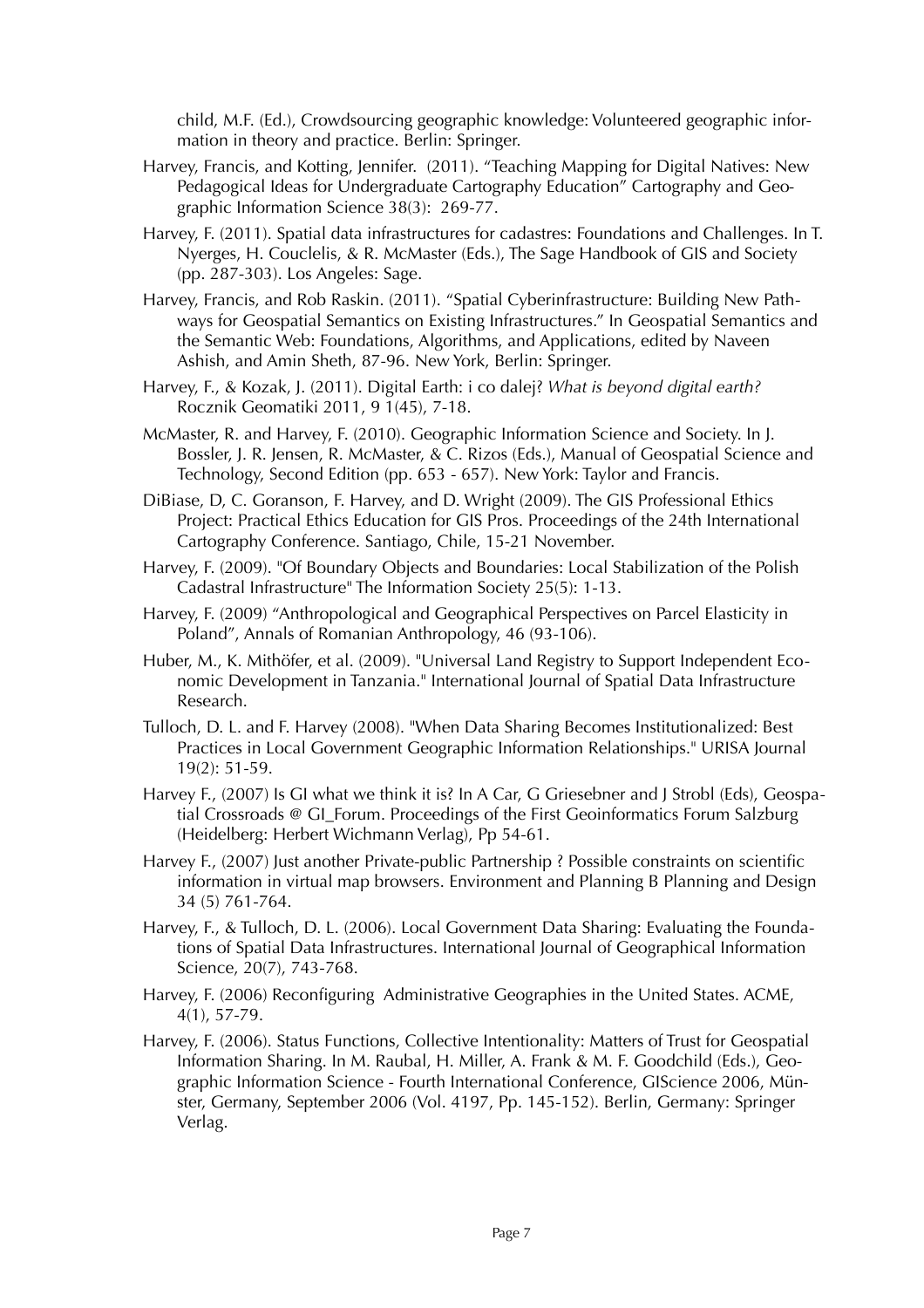- Harvey, F. and Wardenga, U. (2006). Evaluating the Influence of Alfred Hettner's System of Geography on Richard Hartshorne's The Nature of Geography. Historical Geography. 32, 422-440.
- Harvey, F. (2006) Elasticity for Civil and Political Society between the Cadastre and Land Tenure. Information Technology and Development. 12(4), 291 - 310.
- Harvey, F., Kwan, M. & Pavlovskaya, M. (2005) Introduction: Special Issue on Critical GIS. Cartographica, 40(4), 1-4.
- Harvey, F. (2005) Aligning or Matching? Cartographic Perspectives on Geographic Integration. Proceedings of AutoCarto 2005.
- Harvey, F. (2005). The linguistic trading zones of semantic interoperability. Re-presenting GIS. P. F. Fisher and D. J. Unwin. Chichester, England, John Wiley and Sons: 43-55.
- Harvey, F. J., & Chrisman, N. R. (2004). The imbrication of geography and technology: The social construction of geographic information systems. In S. D. Brunn, S. L. Cutter & J. W. Harrington Jr. (Eds.), Geography and Technology (pp. 65-80). Dordrecht, Netherlands: Kluwer Academic Publishers.
- Harvey, F. (2003). Developing geographic information infrastructures for local government: The role of trust. Canadian Geographer, 47(1), 28-37.
- Harvey, F. (2003). Preface: Transitions in U.S. Cartography and Geographic Information Science. Cartography and Geographic Information Science, 30(2), 95-98.
- Harvey, F. (2003, 10-16August2003). How Do Local Governments Share and Coordinate Geographic Information? Paper Presented at the 21st International Cartographic Conference, Durban, South Africa.
- Harvey, F. (2003) Public Safety and GIS: What should certification accomplish? URISA Journal, 15(1), 15-20.
- Harvey, F. (2003) Knowledge and Geography's Technology. In: Anderson, Kay, Domosh, Mona, Pile, Steve, and Thrift, Nigel (Eds.) Handbook of Cultural Geography Beverly Hills: Sage.
- Harvey, F. and Brunn, S. (2002) Here, There, and Everywhere: Geoliminality and the Burden of Dasein. Limen 3, 2002(1), URL:<http://www.human.pefri.hr/cro/limen2.htm>. Last accessed: 28Mar2003.
- Harvey, F. (2002) Potentials and Problems for the involvement of local government in the NSDI, Sixth Global Spatial Data Infrastructure Conference, Budapest, 16-19September2002.
- Cheesman, J., Dodge, M., Harvey, F., Jacobsen, D., & Kitchin, R. (2002). 'Other' Worlds: Augmented, Comprehensible, Non-Material Spaces. In P. Fisher & D. Unwin (Eds.), Virtual Reality in Geography . London: Taylor and Francis.
- Harvey, F. (2002). Processing Spatial Data. In J. Bossler, J. R. Jensen, R. McMaster, & C. Rizos (Eds.), Manual of Geospatial Science and Technology (pp. 450 -464). New York: Taylor and Francis.
- Harvey, F. (2002). Visualizing data quality through interactive metadata browsing in a VR environment. In P. Fisher & D. Unwin (Eds.), Virtual Reality in Geography (pp. 332-340). London: Taylor and Francis.
- Harvey, F. (2001). Constructing GIS: Actor Networks of Collaboration. URISA Journal, 13(1), 29 - 37.
- Harvey, F. (2000) Editorial Introduction. Special Issue on Social Construction of GIS. International Journal of Geographic Information Science, 14 (8), 3.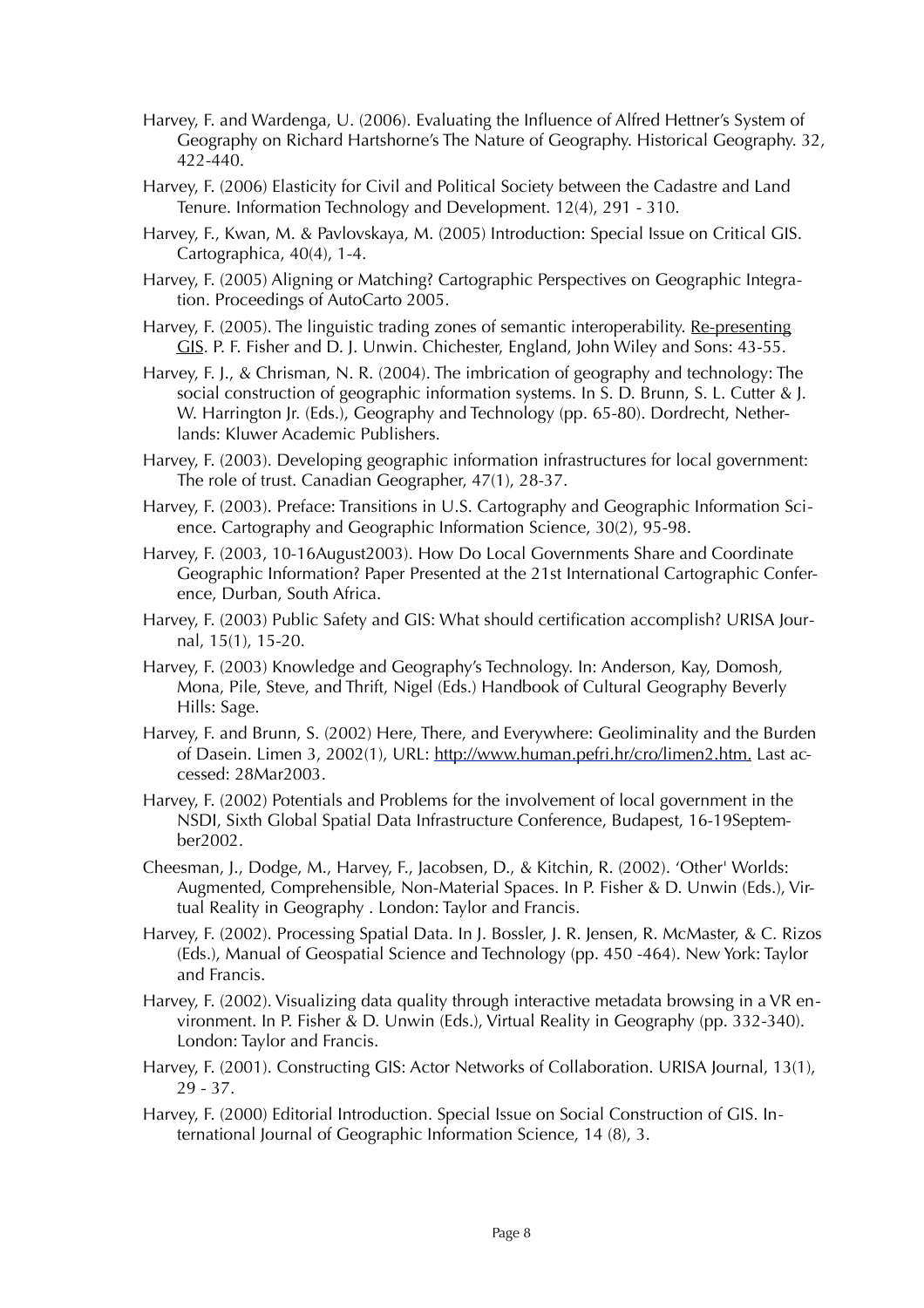- Harvey, F., Buttenfield, B. P., & Carson-Lambert, S. (1999). Integrating geodata infrastructures from the ground up. Photogrammetric Engineering and Remote Sensing, 65(11), 1287-1292.
- Harvey, F. (1999). Designing for interoperability: Overcoming semantic differences. In M. F. Goodchild, M. J. Egenhofer, R. Fegeas, & C. A. Kottman (Eds.), Interoperating Geographic Information Systems (pp. 85-98). Boston: Kluwer Academic Publishing.
- Adams, A. B., & Harvey, F. (1999). Habitat Physical structure and Arbutus menziesii Status in Seattle, Washington. In A. B. Adams (Ed.), The Decline of the Pacific Madrone (pp. 50-66). Seattle: Pollard Group.
- Harvey, F., Kuhn, W., Bishr, Y., Pundt, H., & Riedemann, C. (1999). Semantic Interoperability: A Central Issue for Sharing Geographic Information. Annals of Regional Science, 33(2), 213-232.
- Harvey, F., Vauglin, F., & Bel Hadj Ali, A. (1998, 12-15July1998). Geometric Matching of Areas. Paper Presented at the SDH '98, Vancouver, BC. Harvey, F. (1998).
- Harvey, F. (1998) Geographic integration: From holism to systems. In U. Wardenga & W. J. Wilczynski (Eds.), Religion, Ideology and Geographic Thought (pp. 153-162). Kielce, Poland: International Geographic Union.
- Harvey, F. (1998). National Cultural Influences on GIS Design. In M. Craglia & H. Onsrud (Eds.), Geographic Information Research: Trans-Atlantic Perspectives (pp. 55-68). London: Taylor & Francis.
- Harvey, F., & Chrisman, N. R. (1998). Boundary objects and the social construction of GIS technology. Environment and Planning A, 30(9), 1683-1694.
- Harvey, F., & Wardenga, U. (1998). The Hettner-Hartshorne connection: Reconsidering the Process of reception and transformation of a geographic concept. Finisterra, 33(65), 131-140.
- Harvey, F. (1998). Designing for Interoperability. Overcoming Semantic Differences. In M. F. Goodchild & M. Egenhofer (Eds.), GIS Interoperability. Dordrecht: Kluwer.
- Chrisman, N. and Harvey, F. (1998) Extending the Classroom: Closed and Open Corpus Hypermedia Supported Learning, Journal of Geography in Higher Education. Vol. 22 (1), Pp 11-18.
- Harvey, F. (1997). Improving Multi-Purpose GIS Design: Participative Design. In S. Hirtle & A. U. Frank (Eds.), Spatial Information Theory. A Theoretical Basis for GIS (pp. 313-328). Berlin: Springer Verlag.
- Harvey, F. (1997). Agreeing to disagree: The social construction of geographic information technology. In GIS/LIS '97, 1 (pp. 808-815). Cincinnati, OH: ASPRS/AAG/URISA/AM-FM.
- Harvey, F. (1997) National Cultural Differences in Theory and Practice. Information, Technology, and People. 10(2) 132-146.
- Harvey, F. (1997) From Geographic Holism to Geographic Information System. Professional Geographer, 49 (1) 77-85.
- Harvey, F., & Vauglin, F. (1997). No Fuzzy Creep! A clustering algorithm for controlling arbitrary node movement. In N. R. Chrisman (Ed.), AutoCarto 13, 5 (pp. 317-326). Seattle: ASPRS/ASCM.
- Harvey, F. and Vauglin, F. (1996) Geometric match Processing: Applying multiple tolerances. Proceedings, Seventh International Symposium on Spatial Data Handling, Pp. 4A.13 - 4A.29.
- Harvey, F. and Gross, B. (Eds.) (1996) Forum on the Durango Declarations. The Information Society, 12 (1).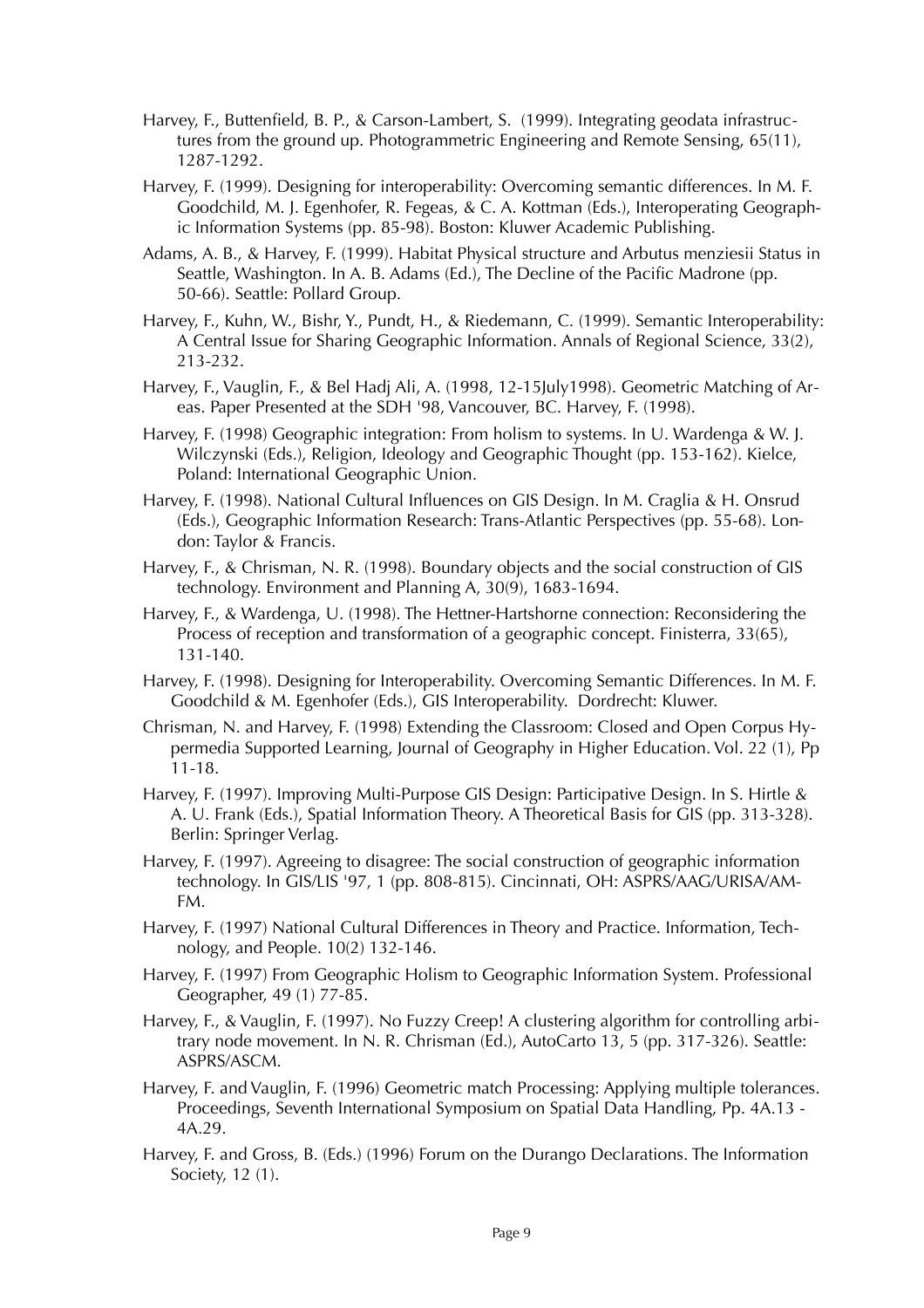- Harvey, F. (1995) National and organizational cultures in geographic information system design: a tale of two counties. Proceedings, Twelfth International Symposium on Computer-Assisted Cartography (AutoCarto 12), Pp. 197-206. Charlotte, NC.
- Harvey, F. (1994) Defining unmoveable nodes/segments as Part of vector overlay: The alignment overlay. In Waugh, T. C., and Healey, R. C. (Eds.) Advances in GIS Research, Vol 1, Pp. 159-176. London: Taylor & Francis.

# **Non-refereed Articles, Non-reviewed Conference Proceedings, Workshop Papers, and Other Publications**

- Harvey, F., Kne, L., Manson, S. (2013) U-Spatial: A Consortium for the Spatial University. [ESRI News, Winter 2012/2013. Available at: http://www.esri.com/esri-news/arcnews/win](http://www.esri.com/esri-news/arcnews/winter1213articles/u-spatial-a-consortium-for-the-spatial-university)[ter1213articles/u-spatial-a-consortium-for-the-spatial-university](http://www.esri.com/esri-news/arcnews/winter1213articles/u-spatial-a-consortium-for-the-spatial-university) Last Accessed: 20April2013
- Harvey, F. 2013 Fusion Tables: The Fabled Slicer-Dicer for (most of) your Data. College of Liberal Arts, Office of Information Technology, Reboot. Available at [http://claoit.umn.edu/](http://claoit.umn.edu/reboot.php?entry=382632) [reboot.php?entry=382632](http://claoit.umn.edu/reboot.php?entry=382632). Last Accessed: 20April2013
- Harvey F. 2009. Maps and Governance. In Kitchin R, Thrift N (eds) International Encyclopedia of Human Geography, Volume 6, pp. 431-435. Oxford: Elsevier.
- Harvey F. 2009. Hartshorne, R.. In Kitchin R, Thrift N (eds) International Encyclopedia of Human Geography, Volume 5, pp. 21-23. Oxford: Elsevier.
- Wright, D.J., DiBiase, D., Harvey, F., and Solem, M. (2009) [Graduate ethics curricula for fu](http://dusk.geo.orst.edu/agu09_ethics.html)[ture geospatial technology Professionals](http://dusk.geo.orst.edu/agu09_ethics.html), Eos, Trans. AGU, 90 (52), Fall Meet. Suppl., Abstract IN34B-01.
- Harvey, F. (2009). "More than Names Digital Earth and/or Virtual Globes? (Commentary)." International Journal of Spatial Data Infrastructure Research.
- DiBiase, D., Goranson, C., Harvey, F., and Wright, D. (2009) The GIS Professional ethics Project: Practical ethics education for GIS Pros, Proceedings of the 24th International Cartography Conference (icc2009), International Cartography Association (ICA), Santiago, Chile, November 15-21, 2009.
- Harvey, F. (2005) Semantics, Language and Geographic Information Interoperability. In Fisher, P. and Unwin, D. (Eds.) Re-presenting GIS. London Taylor and Francis.
- Harvey, F. (2003) Boundaries and Boundary Objects: The Administrative Production of Geographies in the United States. Paper for the Boundaries conference, Lancaster, England 3 -4 April 2003.
- Harvey, F. (2003) Quality + Quality = Quantity? Paper Presented at the 99<sup>th</sup> Association of American Geographers' Meeting, New Orleans, LA, 5 - 8 March 2003.
- Harvey, F. (2001) The best government is that which governs least? Public Policy Problems for Geographic Information Access in the United States. Prepared for the ESF/NSF Workshop on Spatial Data Access and Participation, Spoleto, Italy, 6 - 9 December 2001.
- Harvey, F. (2001) "Trading Zones" for the Production of Pluralistic Geographic Knowledges Semantics, Language and Geographic Information Interoperability. Prepared for the ESRC Workshop on Spatial & Temporal Representation in a Digital Geography, Loughborough, UK, 30August - 2September 2001.
- Harvey, F. (2001) Developing GI Infrastructures for local government: The role of trust. Prepared for the GIS and Changing Society Invitational Workshop, Columbus, Ohio, 17 - 20 May 2001.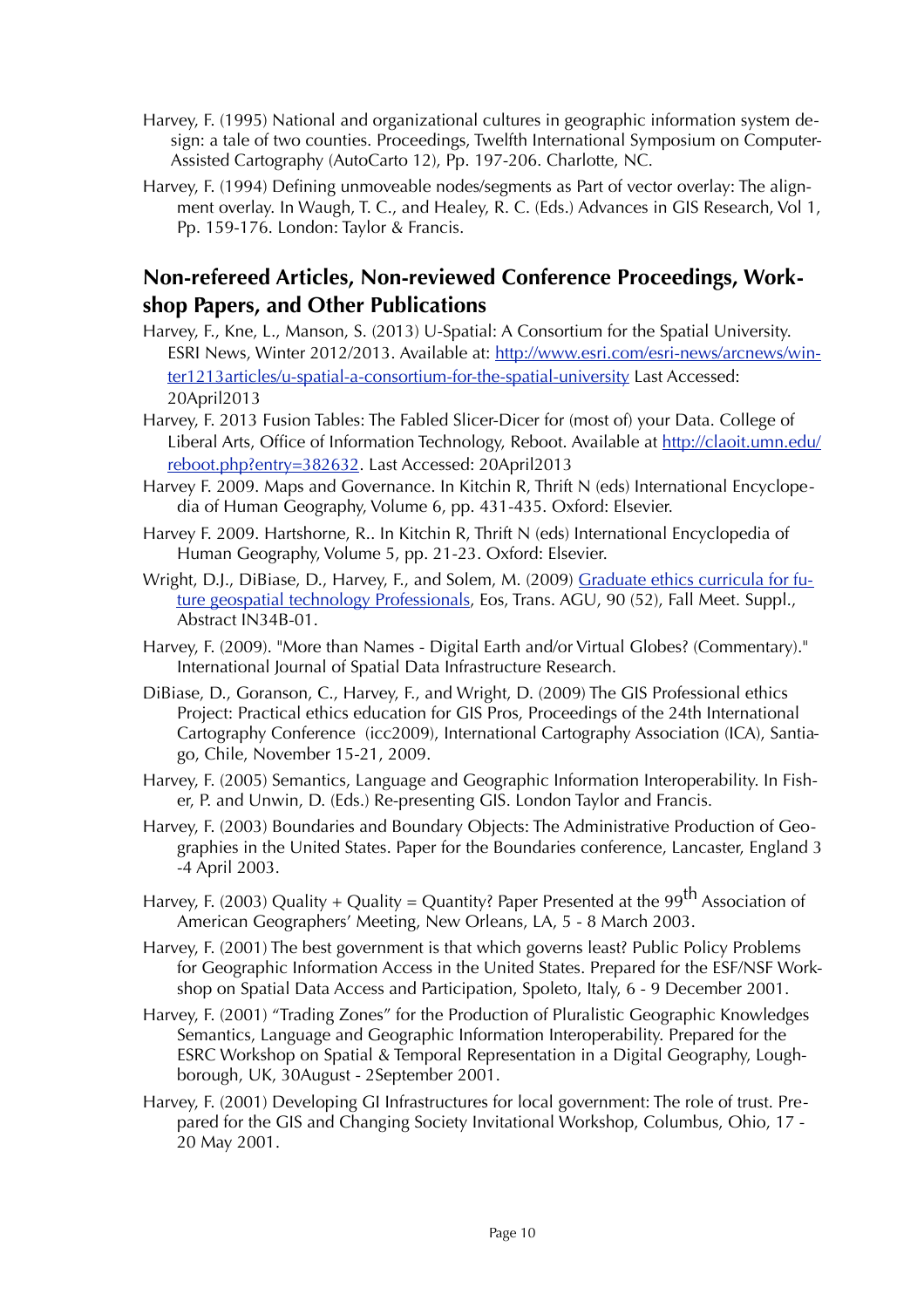- Harvey, F. (2001, May 2001). NSDI from the Trenches. Local Government Perspectives. Geospatial Solutions, 11, 38-40.
- Harvey, F. (1998, 23-25April1998). Improving Access to Geographic Information Quality. Paper Presented at the First AGILE Meeting, Enschede.
- Harvey, F. (1998, 5-6Dec1997). Interoperability and Integration: Finding Semantic Agreement. Paper Presented at the Interoperating GISs: Report of the Specialist Meeting, Santa Barbara, CA.
- Harvey, F. (1998) Frontiers and Cyberspace. Essay appearing in the CPSR Global Digest No. 772. (20Mar1998).
- Harvey, F. (1997, 19-21 November 1996). Agreeing to disagree: The social construction of geographic information technology. Paper Presented at the GIS/LIS '97, Cincinnati, OH.
- Harvey, F. (1997, 3-4Dec1997). Designing for Interoperability. Overcoming Semantic Differences. Paper Presented at the Interop'97, Santa Barbara.
- Harvey, F., & Vauglin, F. (1997, 7-10 April 1997). No Fuzzy Creep! A clustering algorithm for controlling arbitrary node movement. Paper Presented at the AutoCarto 13, Seattle.
- Harvey, F. (1996, 19-21 November 1996). National culture and GIS design: Results from cross-cultural studies. Paper Presented at the GIS/LIS '96, Denver, Co.
- Harvey, F., & Vauglin, F. (1996, 12-16 August 1996). Geometric match Processing: Applying Multiple Tolerances. Paper Presented at the The Seventh International Symposium on Spatial Data Handling (SDH'96), Delft, Holland.
- Harvey, F. (1995, 27February 2 March 1995). National and organizational cultures in geographic information system design: A tale of two counties. Paper Presented at the Twelfth International Symposium on Computer-Assisted Cartography (AutoCarto 12), Charlotte, NC.
- Harvey, F. (1994, 5-9 September 1994). Defining unmoveable nodes/segments as Part of vector overlay. Paper Presented at the Sixth International Symposium on Spatial Data Handling, Edinburgh, Scottland.
- Harvey, F. (1994, 22-26 August 1996). Reprivatization in Eastern Germany: Problems and Solutions? Paper Presented at the IGU 1994, Prague.
- Harvey, F. (1994, 21-24 February 1994). Supporting Planning tasks in regional Planning: A conceptual design for visualization aids based on a task hierarchy. Paper Presented at the GIS '94, Vancouver, Canada.

# **Book Reviews:**

- Harvey, F. (2012) Review of Code/Space. Rob Kitchin and Martin Dodge , International Journal of Geographical Information Science, Volume 26 Issue 10, 1999-2001.
- Harvey, F. (2009) Review of The Handbook of Geographic Information Science , edited by J.P. Wilson and A.S. Fotheringham, International Journal of Geographical Information Science, Volume 23 Issue 5, 683.

Harvey, F, (2007) Review: Nicholas Chrisman's Charting the Unknown. ACSM Bulletin.

Harvey, F. (2000) Review of The Virtual Embodied. CAA Reviews. Available at:

<http://www.caareviews.org/reviews/j.wood.html>.

Harvey, F. (1999) Review of Geographic Information Systems and Computer Cartography by Christopher Jones. Transactions in GIS 3(2) 199-202.

Harvey, F. (1995). Book review: Pickles, J. (ed.) (1995) Ground Truth. Professional Geographer, 47(4), 484-486.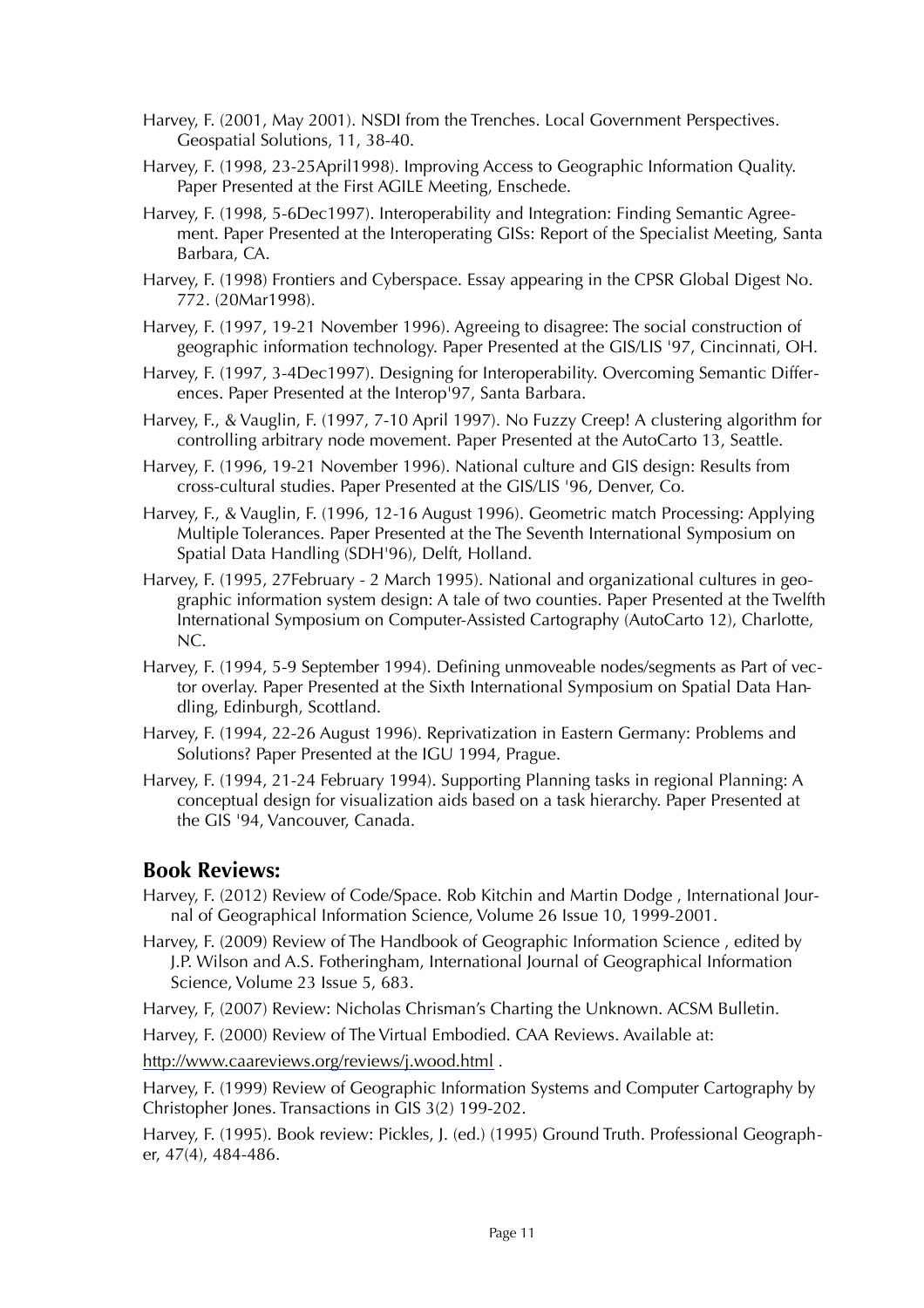# **Newspapers and Magazines:**

Harvey, F. (2001). The Local Government Perspective. U.S. National Spatial Data Infrastructure. GIM International. 15(3) 36 - 39.

Harvey, F. (2000). Quality Means More Than Standards. GIM International. 14(6) 77-79.

# **Invited Presentations**

- Harvey, F. (2018) Die kurzen Beine der Kartographie Rückschau und Standortbestimmung der gegenwärtigen geovisuellen Kommunikation. Gesellschaft für Erdkunde zu Berlin, 10September.
- Harvey, F. (2018) Humangeographie und Digitalisierungf, Geographie Werkstatt Österreich 2018, Tainach, Austria, 28June.
- Harvey, F. (2018) Tuple Talk: Maps and Places/Meaning and Memory. Bibliotheca Hertziana, Max-Planck-Institute für Kulturgeschichte, Flavio Biondos Italia Illustrata. Räpresentationen von Raumsprache und Raumdenken in Text und Karten, Rome, Italy, 16May.
- Harvey, F. (2017) Der Atlas als Ausstellung: Spätmodernistisches Konzept für seine Neugestaltung. Hannover, 12December.
- Harvey, F. (2017) The Atlas as Exhibition. Herbert Bayer's 1953 World Geo-graphic Atlas, University College Dublin, School of Business Colloquium, Dublin, Ireland. 14September.
- Harvey, F. (2017) Lernen, Wissen und Grenzobjekte. Für ein ökologisches Verständnis des geographischen Wissens, Hochschulverband für Geographiedidaktik, HGD-Symposium, Jena, 28June.
- Harvey, F. (2017) Herbert Bayers World Geographic Atlas 1953. Der Atlas als Ausstellung, DGfK Sektion Halle-Leipzig, DGfK Sektion Halle-Leipzig Veranstaltung, Leipzig, 12October.
- Harvey, F. (2016) Atlases, cartography and transformations considered in regards to future geovisualizations. NSF Workshop Cultural Analytics, Institute for Pure and Applied Mathematics, University of California, Los Angeles, 16April.
- Harvey, F. (2016) Opening Remarks, Spatial Data Handling 17th Conference, Beijing, China, 18August.
- Harvey, F. (2016) Visualizing spatial data. RegPol Conference, Bratislava, Slovakia, 22September.
- Harvey, F. (2015) Die Zentralität der kartographischen Kommunikation in der Geographie:Neue Erwägungen. [The centrality of cartographic communication in geography. Some considerations. Friedrich-Alexander-University, Erlangen/Nürnberg. 2Dez2015.
- Harvey, F. (2015) Communication and its Centrality to Cartography: A Reconsideration, ETH-Zürich. 22Oct2015.
- Harvey, F. (2013) Post-GIS Futures. Palacky University, Olomouc, Czech Republic, 18November.
- Harvey, F. (2013) Semantic Portals for Semantic Spatial Data Infrastructures. University of Wisconsin - Madison, Madison, WI, 28October.
- Harvey, F. (2013) Wasn't geographic information always big? Some similarities, some differences, some thoughts about big data and cartographic mapping, St. Olaf College, Northfield, MN, 25October.
- Harvey, F. (2013) The Post-GIS Age of Discovery, GI\_Forum and AGIT Conference, Salzburg, Austria, 5July.

Harvey, F. (2013) Participations All-embracing Compact, International Institute for Geo-Information Science and Earth Observation (ITC), Enschede, NL, 26June.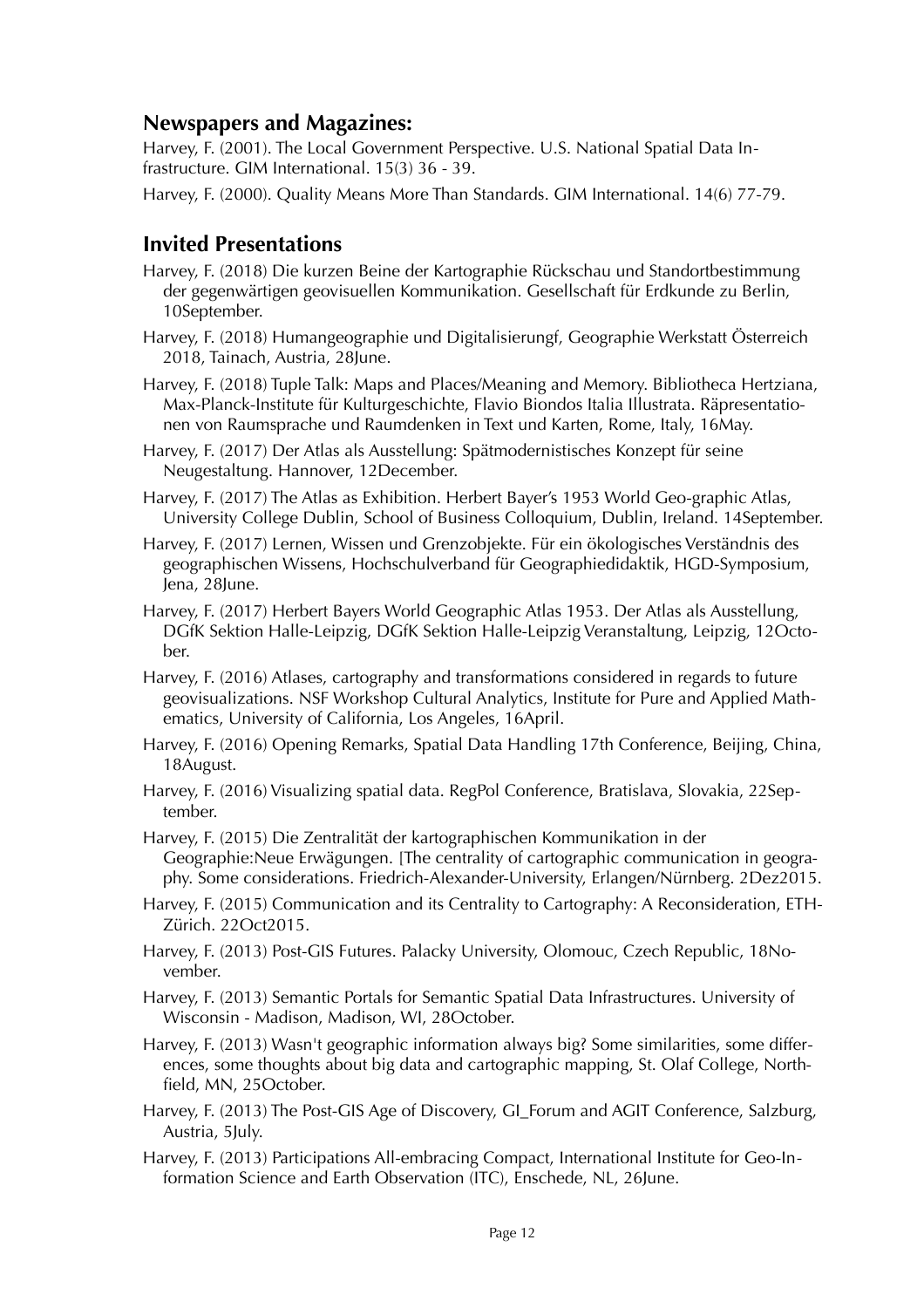Harvey, F. (2013) The Power of Mapping. The Case of the Cadastre Infrastructure in Poland, Gdańsk, Poland, 19June.

- Harvey, F (2013) U-Spatial. Support for Spatial Research at the University of Minnesota. UCGIS Summer Assembly, Fairfax, VA, 21May.
- Harvey, F (2013) Not just ethics: Consider focusing on values, choices, and responsi- bilities.14May, Geocoded Data Privacy Workshop, Albuquerque, NM.
- Harvey, F. (2013) Still critical after all these years? 7April, alt.gis workshop, Santa Barbara, CA.
- Harvey, F. (2013) Commentary at session, "VGI at the Crossroads", 12Apr, AAG Meeting, Los Angeles, CA.
- Harvey, F. (2013) Commentary at session, "GIS and Ethics", 13Apr , AAG Meeting, Los Angeles, CA.
- Harvey, F. (2012) U-Spatial: An Overview, Digital Humanities 2.0 Group, 13Nov, Lincoln, NE.
- Harvey, F. (2012) An Overview of SDI for GIScientists, 8Nov, CSE 8290 Guest Lecture, University of Minnesota..
- Harvey, F. (2012) Post-GIS, or the Era of Geographic Information Ubiquity, 2Nov. Archaeology Consortium, University of Minnesota.
- Harvey, F. (2012) Professional Ethics and GIS Certification, 1Oct, GIS 8501 Guest Lecture, University of Minnesota.
- Harvey, F. (2012) The Post-GIS Era, 20May, Warsaw University of Technology.
- Harvey, F. (2012) GIS: An Introduction, 29Mar, Minnesota Evaluation Association Symposium, Minneapolis, MN.
- Harvey, F. (2012) GIS: An Introduction, 9Feb, Minnesota Evaluation Association Meeting, Minneapolis, MN.
- Harvey, F. (2011) Professional Ethics and GIS Certification, 3Dec, GIS 8501 Guest Lecture, University of Minnesota.
- Harvey, F. (2011) Free data and free GIS. Some Observations from Minnesota, USA, 30May, HafenCity University Hamburg, Hamburg, Germany.
- Harvey, F. (2011) The Power of Mapping: The Case of the Cadastral Infrastructure in Poland, 24May, Institute for Geoinformatics, Münster, Germany.
- Harvey, F. (2011) Free data and free GIS. Some Observations from Minnesota, USA, 13May, Wolne oprogramowanie w geoinformatyce, Wrocław, Poland.
- Harvey, F. (2010) The Limits of Maps. 3Dec, University of Washington, Department of Geography Colloquium.
- Harvey, F. (2010) Developments of open software and platforms for next generation applications and geospatial services, 12May, Polish Free-Open Software conference, Wrocław Poland.
- Harvey, F. (2008) Polish Cadasters? Institutions and Interactions: Anthropological and Geographical Perspectives on Property Elasticity in Poland, 11Jan, Jagellonian University, Krakow, Poland.
- Harvey, F. (2007) Is GI what we think it is?. 5Jul, Keynote presented at GI-Forum, University of Salzburg, Austria.
- Harvey, F. (2007) US NSDI. Technologie dla INSPIRE, 11Jun, Technologie dla geodezji, Warsaw, Poland.
- Harvey, F. (2006) Elasticity between the Cadastre and Land Tenure: Balancing Civil and Political Society Interests, 4Jan, Department of Geography, University of Gdansk, Poland.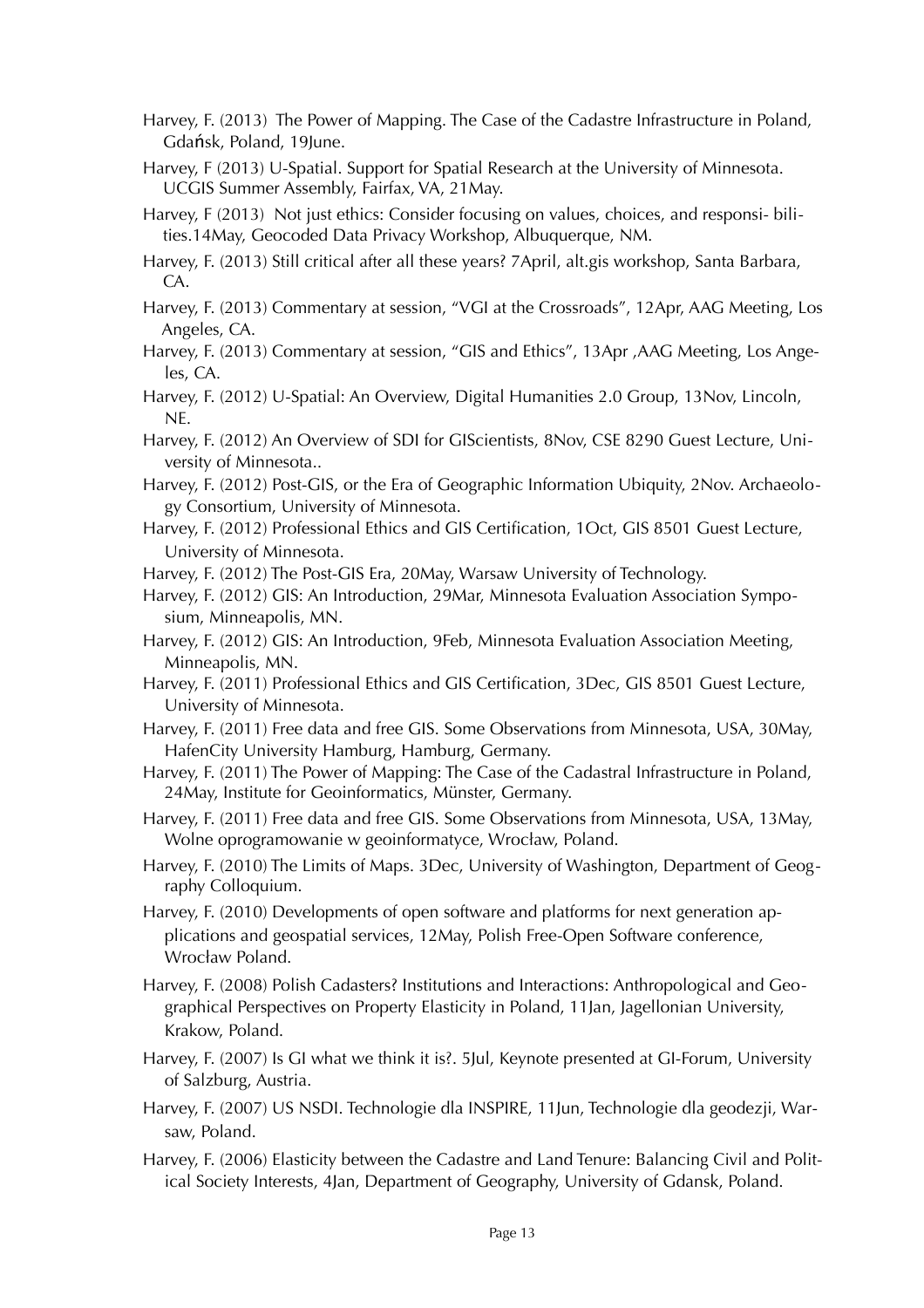- Harvey, F. (2005) In Practice We Trust? Sharing Geographic Information in US Local Governments and Coordination among Polish Government Offices, 26May, University College London, London, UK.
- Harvey, F. (2004) Matters of Trust? Sharing Geographic Information in Local Governments, 9Apr. University of Minnesota.
- Harvey, F. (2001) GIScience and Technology, 27Nov, Geog 4001, Modes of Geographic Inquiry, University of Minnesota.
- Harvey, F. (1999) Integrating Geodata Infrastructures, 25Oct, Illinois State University.
- Harvey, F. (1999) A-NT's and Boundaries: Social-Theoretical Perspectives on Geographic Information Technology, 26Feb, University of West Virginia.
- Harvey, F. (1998) Geographic Information Interoperability: The Recurrent Challenge, 13Oct, University of Kentucky GIS Colloquium.
- Harvey, F. (1997) Geometric Match Processing for GIS, 6May, University of Zürich.

Harvey, F. (1996) GIS: An Introduction, 23Apr, University of Washington (Geography 100).

# **Presentations**

- Harvey, F. (2018) Geographical Nearness and Graphical Proximity. GIScience, Melbourne, 30August.
- Harvey, F. (2018) This matters…. Geoprivacy panel at GI\_Forum, Salzburg, 4July.
- Harvey, F. and Losang, E. (2018) Die Zukunft von Atlanten: Einige Überlegungen zu ihrer Weiterentwicklung. Deutscher Kartographen Tag, München, 8March.
- Harvey, F. and Domnick, I. (2018) Wandel der Kartographie. Panel session, München, 7March.
- Harvey, F. (2017) Landeskunde. Einige Betrachtungen, DGK, Konferenz, Berlin.
- Harvey, F. (2017) Bertin's Matrix Theory for Cartographic Information Communication, International Cartographic Association, International Cartographic Congress, Washington, D. C. 6July.
- Harvey, F. (2016) Atlases, cartography and transformations considered in regards to future geovisualizations, National Science Foundation, Institute for Pure and Applied Mathematics, Cultural Analytics, Los Angeles, 15April.
- Harvey, F. (2016) Generalisierung ist nicht nur ein Maßstabsproblem. Deutscher Gesellschaft für Kartographie, Konferenz, Stuttgart
- Harvey, F. (2016) The Atlas as Exhibition. Herbert Bayer's 1953 World Geo-graphic Atlas as Infographic Prototype, Deutsche Gesellschaft für Kartographie und Society for News Design, News-Infographics-Analytics-Maps, Berlin.
- Harvey, F. (2016) Reconsidering Accuracy in an era of ubiquitous cartography, International Geographical Union, Regional Conference, Moscow
- Harvey, F., Losang, E. (2016) Semiology and Semantics of Geographical Information Representation: Reconsidering Cartographical Visualisation, Greenwich GIS Research Group (g3), University of Greenwich, GIS Research UK (GISRUK) 2016, London.
- Harvey, F. (2015) Landeskunde. Einige Betrachtungen. Deutscher Geographen Tag, Berlin, 2October.
- Harvey, F. (2015) From immutable mobiles to mutable mobile: Maps as polysemantic Action spaces. Deutscher Geographen Tag, Berlin, 2October.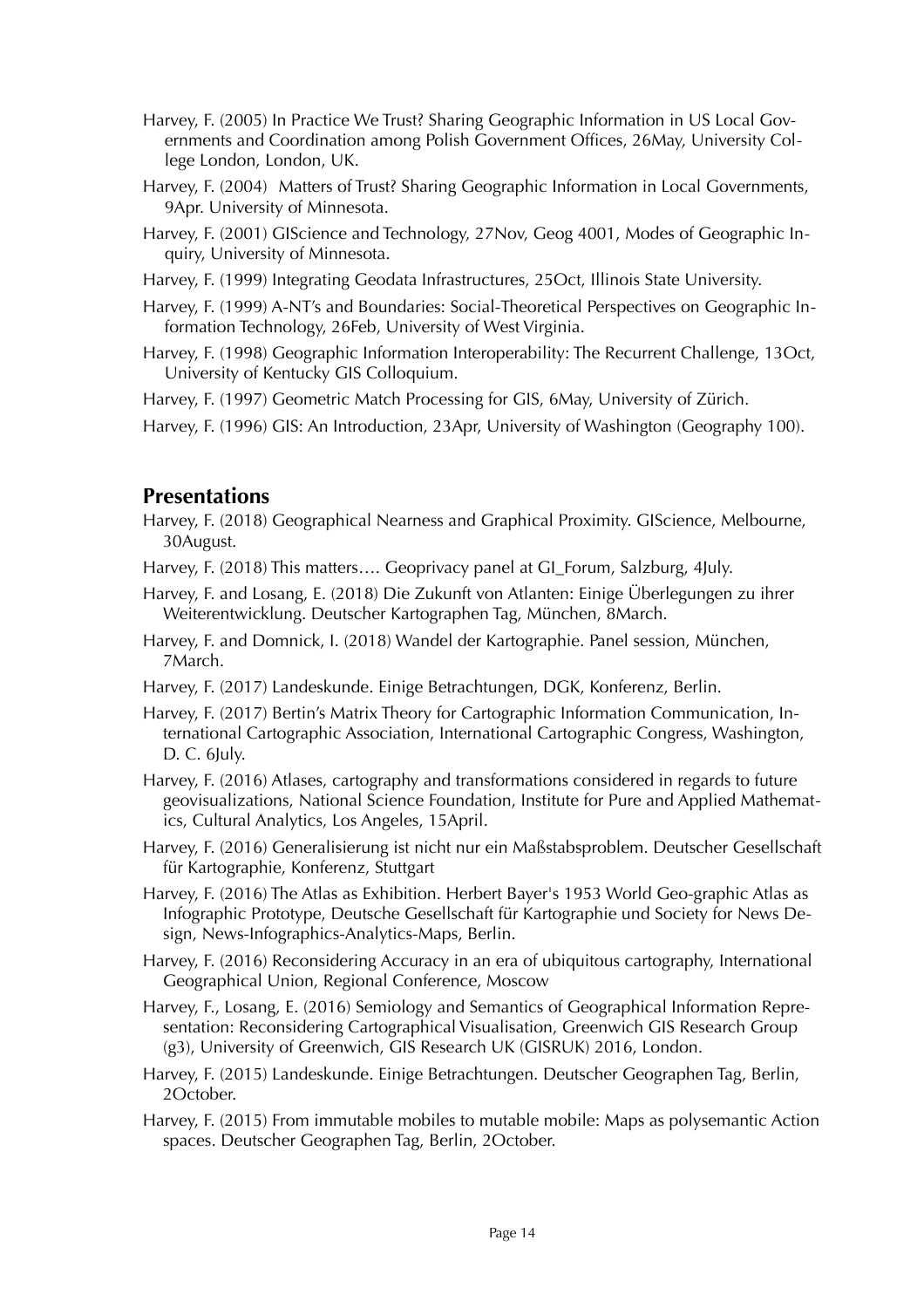- Harvey, F. (2015) Visualization in GIScience. Leicester University, Workshop in Memory of-Peter Fisher, Leicester, UK, 14July.
- Harvey, F. (2015) Reconsidering Accuracy in an era of ubiquitous cartography. International Geographical Union Regional Conference, Moscow, Russia, 18August.
- Harvey, F. (2015) Reconsidering Accuracy in an Age of Ubiquitous Cartography" at the 20 Years of GIScience Meeting, Bar Harbor, ME, USA, 2July.
- Harvey, F. (2015) Maps as Limits of Understanding, Contribution to the Panel on the Political Geography of GIS at the Association of American Geographers Annual Meeting, 23April, Chicago.
- Evans, M. and Harvey, F. (2013) Reliable Determination of Commonly Used Transportation Routes: Introducing the k-Primary Corridors Approach. Association of American Geographers 2013 Meeting, 11April, Los Angeles.
- Harvey, F. (2012) Privacy for Global Village Cyborgs. 20Oct, 4S/EASST Joint Conference, Copenhagen, Denmark.
- Harvey, F. (2012) U-Spatial: Supporting the Spatial Sciences. (Poster) GIScience 2012, 19Sep, Columbus, OH.
- Harvey, F. (2012) The Future of SDH Conferences. SDH 2012, 23Aug, Bonn, Germany.
- Harvey, F. (2012) Professional Ethics: Their Applied and Practical Importance for Geographers. 24Feb, AAG Meeting, New York City
- Harvey, F. (2012) Questions about Mapping and Baroque Geographies. 26Feb, AAG Meeting, New York City
- Wright, D., Harvey, F., DiBiase, D. and Solem, M. (2011) Teaching Ethics in GIS&T: Final Results of NSF Funded Research on Ethics in GIS&T Education. Association of American Geographers Annual Meeting, 15 April, Seattle, USA.
- Harvey, F. (2011) Wine/Bottle Dilemmas: Is VGI breaking down barriers only to build new barriers? VGI Preconference, 11 April, Seattle, USA.
- Harvey, F. (2011) Minnesota Artists Exhibition Program Panel. Minneapolis Institute of Arts, 17 March, Minneapolis, USA.
- Harvey, F. Mateusz Żak and Marcin Szwagrzyk (2010) Changes in time through cadastral data: The case of Zarszyn, a village in the Carpathians, Forum Carpaticum, 9 October, Krakow, Poland.
- Harvey, F. (2010) Access to Land in Rural Poland. International Geographic Union Conference, 13 July, Tel Aviv, Israel.
- Harvey, F. (2010) Elastic boundaries? Challenges for the stabilization of the Polish Cadastral Information Infrastructure. INSPIRE Conference, 24 June, Krakow, Poland.
- Harvey, F. (2010) Land cadastres and land tenure in Poland. European Commission Joint Research Centre, 29 June, Ispra, Italy.
- Harvey, F. and Dawn Wright (2010) Teaching Ethics in GIS&T: Final Results of NSF Funded Research on Ethics in GIS&T Education, 1.5-hour Plenary Presentation with Dawn Wright, Oregon State University, UCGIS 2010 Summer Assembly, 15 June, Hilton Head Island, South Carolina.
- Harvey, F. (2010) The new meaning of where? Pervasive and Autonomous Information Technology Workshop, APPE Conference, 3 March, Cincinatti, OH,
- Harvey, F. (2009) Reflections on Experiences Teaching GIS Professional Ethics. 23 March, Annual Meeting of the Association of American Geographers, Las Vegas.
- Harvey, F. (2009) Land tenure as boundary objects: from the multidimensional Past to the one dimensional future?, 13-16 September, Boundaryscapes II Conference, Trapani, Italy.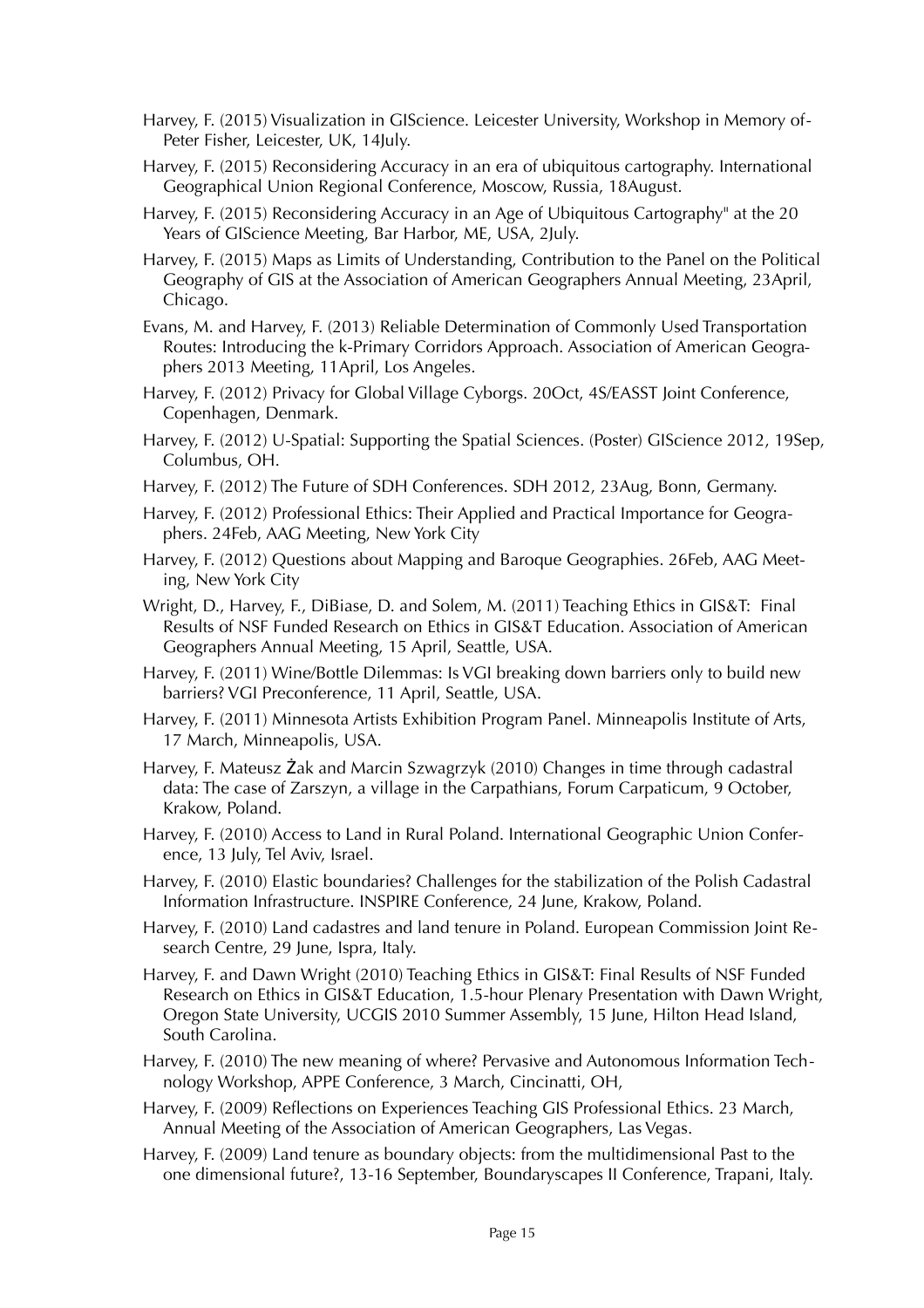- Harvey, F. (2009) Geographic Information Ethics and GIScience: Developing a model curriculum, 21-23 October, MN GIS/LIS, Duluth.
- Harvey, F. (2008) Certification and Licensure. UCGIS Winter Meeting, Washington, DC.
- Harvey, F. (2008) Improving SDI relevance: developing trust through accuracy. GSDI Conference, Trinidad.
- Huber, M. and Harvey, F. (2008) Universal Land Registry to Support Independent Economic Development in Tanzania. GSDI Conference, Trinidad.
- Harvey, F. (2008) Polish Cadastres: Developing new spaces of governance. AAG Annual Meeting, Boston.
- Harvey, F. (2008) Certification and Accreditation. UCGIS Summer Meeting, Minneapolis.
- Harvey, F., Dibiase, D., Wright, D. (2008) Geographic Information Ethics and GIScience: Developing a model curriculum. GIScience 2008. Park City, Utah.
- Harvey, F. (2007) Polish Cadastres? Institutions and Interactions: Anthropological and geographical Perspectives on Property elasticity in Poland. Paper Landscapes--Lived Landscapes, Warsaw, Poland
- Harvey, F. (2007) Nowhere is everywhere? Towards Post-modernist ubiquitous computingbased geographic communication. AAG Annual Meeting, San Francisco.
- Harvey, F. (2007) A Bigger Picture: Information Systems and Spatial Data Infrastructure Research Perspectives. AGILE Annual Meeting, Aalborg, Denmark.
- Harvey, F. (2007) US NSDI. Technologie dla INSPIRE. Technologie dla geodezji, Warsaw, Poland. INSPIRE Polska Spotkanie [invited]
- Harvey, F. (2007) Polish Cadasters? Institutions and Interactions: Anthropological and Geographical Perspectives on Property Elasticity in Poland. Workshop 'Private Property: Postsocialist Promises and Experiences' «Propriété Privée: Promesses et expériences Postsocialistes», Bucharest, Romania.
- Harvey, F. (2007) Is GI what we think it is? GI Forum 2007. Salzburg, Austria. [invited]
- Harvey, F. (2007) Polish Cadastres? Institutions and Interactions: Anthropological and geographical Perspectives on Property elasticity in Poland. EUGEO, Amsterdam, The Netherlands.
- Harvey, F. (2007) Dead Peasants and Colonising Eurocrats? Rural Adaptations and Geographical Imaginations in Poland. RGS/IBG, London, United Kingdom.
- Harvey, F. (2007) A Bigger Picture: Information Systems and Spatial Data Infrastructure Research Perspectives. RGS/IBG, London, United Kingdom.
- Harvey, F. (2007) Land Cadastres and Land Tenure: Sustainability's Need for Elasticity. Cooperation and Coordination in the Area of Geoinformation for Sustainable Development in Poland and in Europe, Warsaw, Poland
- Harvey, F. (2006) Local SDI Practice in the United Stated. SDI-Return on Investment Workshop. Ispra, Italy
- Harvey, F. (2006) Metadata and Beyond. Annual Meeting of the American Association of Geographers
- Harvey, F. (2006) Geographic Information and the Cadastre in Poland. Annual Meeting of the American Association of Geographers
- Harvey, F. (2006) GIS Professional Certification. Annual Meeting of the American Association of Geographers
- Harvey, F. (2006) Logan's World. A Redlined Future for SDI. Beyond SDI Workshop, Münster, Germany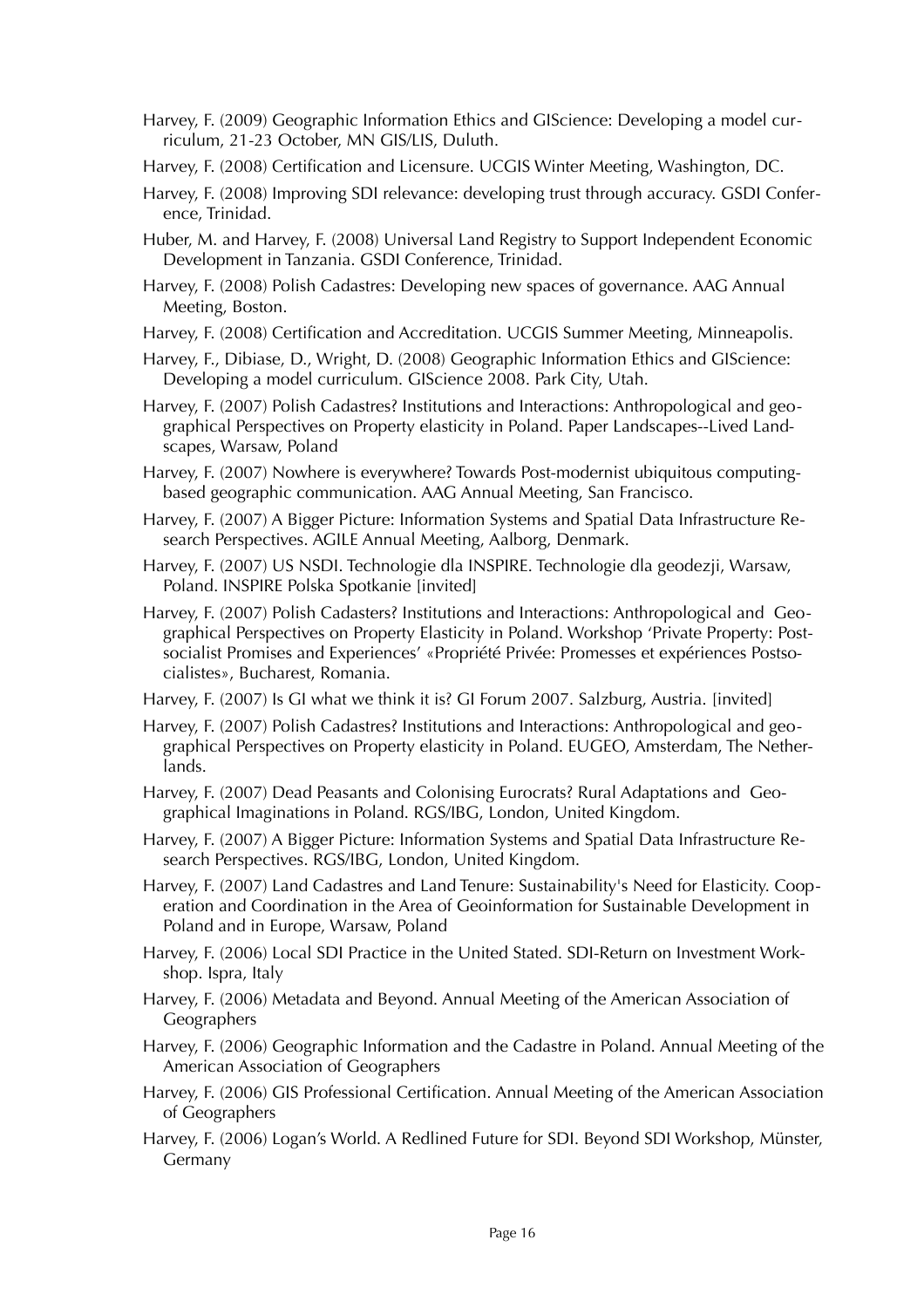- Harvey, F. (2006) Status Functions, Collective Intentionality: Matters of Trust for Geospatial Information Sharing. GIScience 2006, Münster, Germany.
- Harvey, F. (2006) Culture and Technology Meeting in Geographical Names. Naming of Seas Conference, Seoul, Korea.
- Harvey, F. (2005) Elasticity of the land: Stretching the cadastre in Poland.  $57<sup>th</sup>$  Annual Meeting of the West Lakes Division of the Association of American Geographers and the International Geographical Union's Commission on Geography & Public Policy. Iowa City, Iowa 5November2005.
- Harvey, F. (2005) Culture and Technology meeting in Geographic Names. 11<sup>th</sup> International Seminar on the Naming of the Seas. Washington D.C., 6October2005.
- Harvey, F. (2005) Is Alignment the Same as Matching?Integration from a Cartographic Perspective. ICC 2005, La Coruna, Spain, 13July2005.
- Harvey, F. (2005) Local Government Data Sharing and Trust in the US. ITC, Enschede, The Netherlands, 4July2005.
- Harvey, F. (2005) Polish Land Tenure and Cadastre. ITC, Enschede, The Netherlands, 4July2005.
- Harvey, F. (2005) Elasticity for Civil and Political Society between the Cadastre and Land Tenure. Europe in Transition: 15 Years of Post-socialist Development and its Lessons for European Integration. Cracow, Poland, 24June2005.
- Harvey, F. (2005) In Practice We Trust? Sharing Geographic Information in US Local Governments and Coordination among Polish Government Offices AGI Annual Lecture. London, England, 26May2005.
- Harvey, F. (2005) SDI Development in Poland. First Results from a National Survey. Ogólnopolskie Sympozjum "Krakowskie Spotkania z INSPIRE" Cracow, Poland, 4May2005.
- Harvey, F. (2005) Elasticity for Civil and Political Society between the Formal Cadastre and Informal Land Tenure. GSDI/FiG Joint Conference, Cairo, Egypt, 19April2005.
- Harvey, F. (2005) Going East? The EU, GIS and the Governance of Polish Rural Areas. GIS-RUK 2005, Glasgow, Scottland, 8April2005.
- Harvey, F. (2005) Aligning or Matching? Cartographic Perspectives on Geographic Integration. AutoCarto, Las Vegas, NV, 22March2005.
- Harvey, F. and Vick, B. (2005) The Enhanced Coordination of Cadastral Information. American Congress on Surveying and Mapping Conference, Las Vegas, NV, 22March2005.
- Harvey, F. (2004) Udostępnianie danych we władzach lokalnych a Ogólnokrajowa Infrastruktura Danych Przestrzennych (NSDI) w USA, Seminarium Infrastruktura danych Przestrzennych w Polsce i Europie – Strategia, Standardy, Metadane ii Generalizacja, 02December2004.
- Harvey, F. (2004) How Do Local Governments Share and Coordinate Geographic Information? Cases from the United States. Fachhochschule Kärnten, Fachbereich Geoinformation, 23November2004.
- Harvey, F. (2004) Landwirtschaftlicher Strukturwandel in Polen. Formaller Kataster und Informelle Bodennutzung. Universität Leipzig, Institut für Geographie, 16November2004.
- Harvey, F. (2004) Changes to the Land. Implementing European Union Common Agricultural Policy in Poland. University of Wisconsin-Madison, Center for German and European Studies, 12October2004.
- Harvey, F. (2004) Enhanced Coordination of Cadastral Information. MN GIS/LIS, 5-7October2004.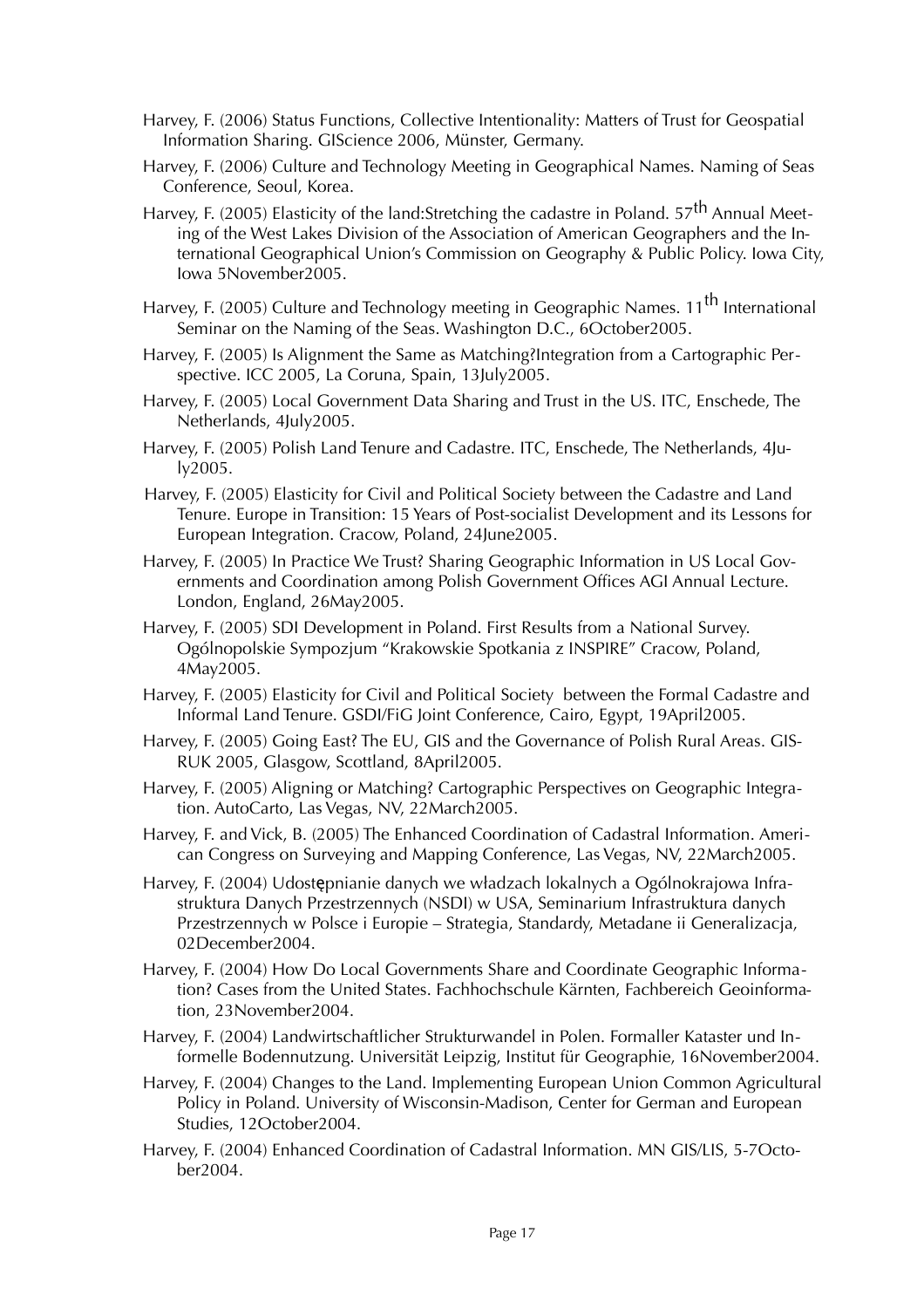- Harvey, F. (2004) How do local governments share and coordinate geographic information?, International Geographical Union Congress, Glasgow, Scotland, 15-19August2004.
- Harvey, F. (2004) How do local governments share and coordinate geographic information? Issues in the United States. 10th EC GI&GIS Workshop, 'ESDI - State of the Art", Warsaw, 23-25June2004.
- Harvey, F. (2004) Cadastral Infrastructures in Post-socialist Transition and EU Accession: The Case of Poland. 10th EC GI&GIS Workshop, 'ESDI - State of the Art", Warsaw, 23-25June2004. (Poster)
- Harvey, F. (2004) How do local governments share and coordinate geographic information? Issues in the United States. Swedish Map Days, 25-26March2004. Gävle, Sweden.
- Harvey, F. (2003) How Do Local Governments Share and Coordinate Geographic Information? International Cartographic Congress, Durban, South Africa, 10-16August2003.
- Harvey, F. (2003) Boundaries and Boundary Objects: The Administrative Production of Geographies in the United States. Boundaries, Materialities, Differences, Continuities, Lancaster, UK 3-4April2003
- Harvey, F. (2003) Quality + Quality = Quantity?  $99^{th}$  AAG meeting, New Orleans, LA, 5-8March2003.
- Harvey, F. (2003) GIS and GIScience. What about ethics? Presented at Panel on GIS and Society: Past, Present, and Future organized by LaDona Knigge, Trevor Harris, and John

Krygier, 99<sup>th</sup> AAG meeting, New Orleans, LA, 5-8March2003.

- Harvey, F. (2002) Dilemmas for Government: Theories and Practices of Data Sharing in the NSDI. Paper Presented at the Society for the Social Studies of Science Conference, Milwaukee, Wisconsin, 7-9 November 2002.
- Tulloch, D. and Harvey, F. (2002). Best Practices for Data Sharing in Local Government. Paper Presented at the URISA 2002 Conference, Chicago, Illinois, 26-30 October 2002.
- Harvey, F. (2002) Potentials and Problems for the involvement of local government in the NSDI, Sixth Global Spatial Data Infrastructure Conference, Budapest, 16-19September2002.
- Harvey, F. (2002) The MetroGIS initiative: development, integration and sharing of geographic data through regional collaboration. Sixth Global Spatial Data Infrastructure Conference, Budapest, 16-19September2002. (Presentation of Paper written by Randy Johnson/MetroGIS and David Arbeit/DNR)
- Harvey, F. (2002) Potentials and Problems for the Involvement of Local Government in the U.S. National Spatial Data Infrastructure. Paper Presented at the Regional Conference of the International Geographic Union (IGU), Durban, South Africa, 4-7 August 2002.
- Harvey, F. (2002) Semantic Interoperability and Citizen/Government Interaction. Key note Paper Presented at the Joint Symposium on Geospatial Theory, Processing, and Applications, Ottawa, Canada, 8-12 July 2002.
- Wardenga, U. and Harvey, F. (2002).The Reception and Transformation of Alfred Hettner's System of Geography in Richard Hartshorne's The Nature of Geography. Paper Presented at the Session Empires of Science during the Association of American Geographers Conference, Los Angeles, California, 19-23 March 2002.
- Harvey, F. (2001) Re-Opening Geography's Museum: The Reception and Transformation of Alfred Hettner's System of Geography in Richard Hartshorne's The Nature of Geography, Friday Coffee Hour, Department of Geography, University of Minnesota, 9Nov2001.
- Harvey, F. (2001) Opening the Doors of Government: The Virtual Clearinghouse for Kentucky. Brown Bag Presentation at the Department of Geographic Information Science and Engineering. University of Maine 24May2001.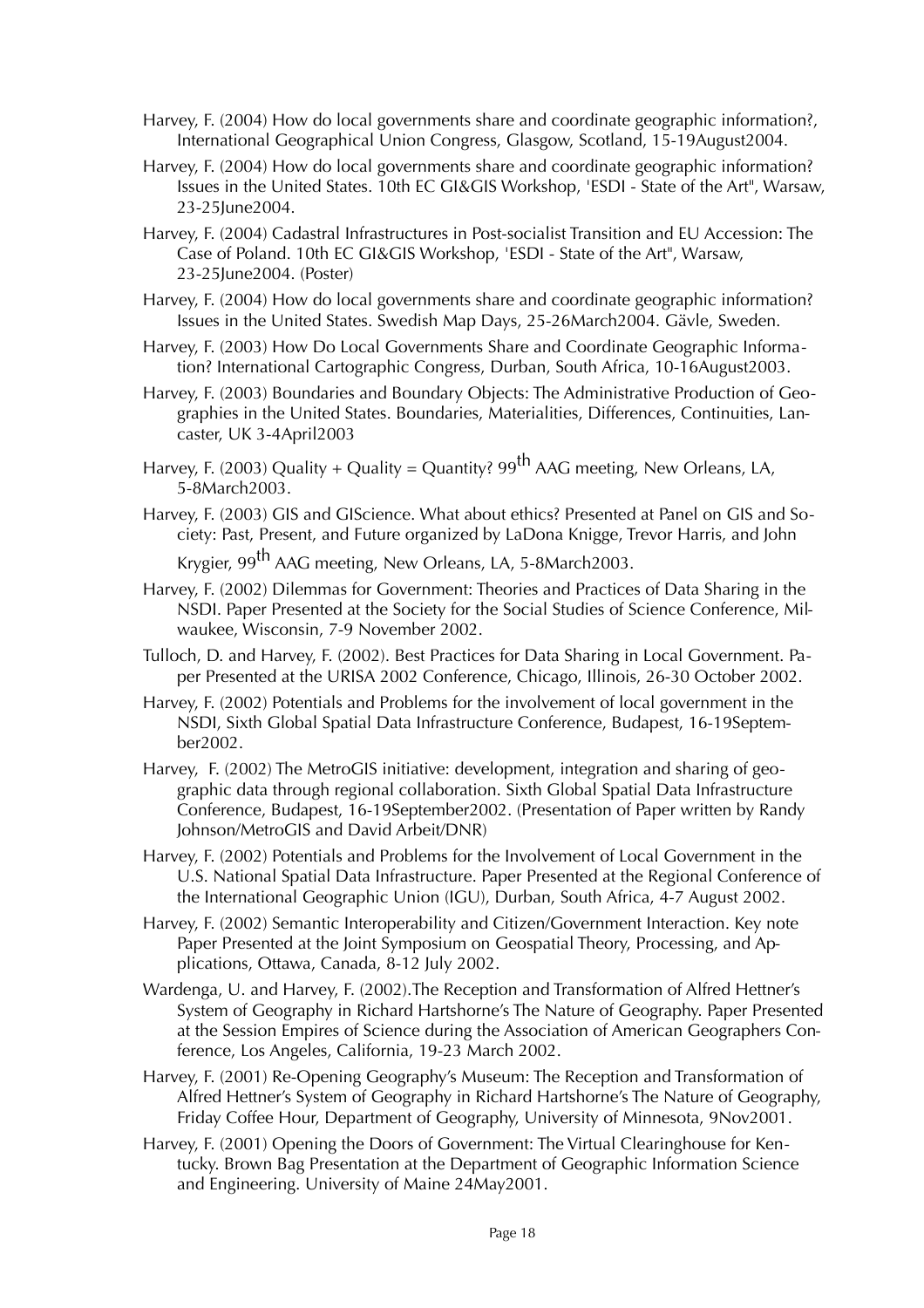- Harvey, F. (2001) Potentials and Problems for the Involvement of Local Government in the NSDI. FGDC Coordinating Group Meeting. Washington D.C., 9January2001.
- Harvey, F. (2001) Potentials and Problems for the Involvement of Local Government in the NSDI. USGS/FGDC Research Seminar. Washington D.C., 8January2001.
- Harvey, F. (2000) Potentials and Problems for the Involvement of Local Government in the NSDI. Brown Colloquium Presentation. Minneapolis, MN, 7December 2000.
- Harvey, F. (2000). Potentials and Problems for the Involvement of Local Government in the NSDI. Paper Presented at the GIScience 2000 Conference, Savannah, Georgia, 28-31October 2000.
- Harvey, F. (2000). Potentials and Pitfalls for Vertical Integration for the NSDI: Local Infrastructures for whom and by whom? Paper Presented at the 4S/EASST meeting in Vienna, Austria, 27-30September 2000.
- Leinbach, T. R. "Research Issues in GIScience", 6th Annual Conference, GIS Data Centre, Vietnam National University, Ho Chi Minh City, July 25, 2000, (with collaboration by Francis Harvey)
- Harvey, F. (2000) Bringing GIS to Human Geographers: Quantitative/Qualitative Complementarities, First International Conference on GIS Education. California State University at San Bernadino, San Bernadino, 16 - 19 July 2000.
- Harvey, F. (2000) Potentials and Pitfalls for Local Governments in the NSDI: Building Geographic Information Infrastructures from the Ground Up, National Association of Counties (NACO) Annual Meeting, Charlotte, 15 - 18 July 2000.
- Harvey, F. (2000) The Role of Public Participation in the NSDI, Annual Meeting of the Association of American Geographers, Pittsburgh, 4 - 8 April 2000.
- Harvey, F. (1999) Vertical Integration: The Geographic Key to a Successful National Spatial Data Infrastructure, Fifty-fourth Meeting, Association of American Geographers Southeastern Division, Tampa, 20-23 November 1999.
- Harvey, F. (1999) Rethinking Social Networks: Merging ANT and Boundary Objects, Society for the Social Studies of Science Conference, San Diego 30 October 1999.
- Harvey, F. (1999) Pitfalls and Potentials of Localizing the National Spatial Data Infrastructure (NSDI), Critical Geography Conference, Cincinnati, 23 October 1999.
- Harvey, F. (1999) Pessimistic Generalization. Workshop on Automated Generalization, Ottawa, Canada. 18-20 August 1999.
- Harvey, F. (1999) Quality needs more than standards. International Cartographic Conference, Ottawa, Canada. 14-21 August 1999.
- Harvey, F. (1999) Integrating Geodata Infrastructures from the Ground Up. Nineteenth Annual ESRI International User Conference. 26-30 July 1999.
- Harvey, F. (1999) Approaching Networks of Engineering: Merging quantitative and qualitative approaches. GIS and Society Conference, Minneapolis, MN. 20-26 June 1999.
- Harvey, F. (1999) What is semantic interoperability? Annual Meeting of the American Association of Geographers. Honolulu, HI, 23 - 27 March 1999.
- Harvey, F. (1999) Visualizing Data Quality through Interactive Metadata Browsing. Workshop on Virtual Reality and Geography, University of Leicester. 3-5 January 1999.
- Harvey, F. and Wardenga U. (1998) The Hettner-Hartshorne Connection: Reconsidering the Process of Reception and Transformation of a Geographic Concept. IGU Commision on the History of Geographic Thought, Lisbon, Portugal, 27-29 August 1998.
- Harvey, F. (1998) Improving Access to Geographic Information Quality. Paper Presented at the First AGILE conference, Enschede, Holland, 23-25 April 1998.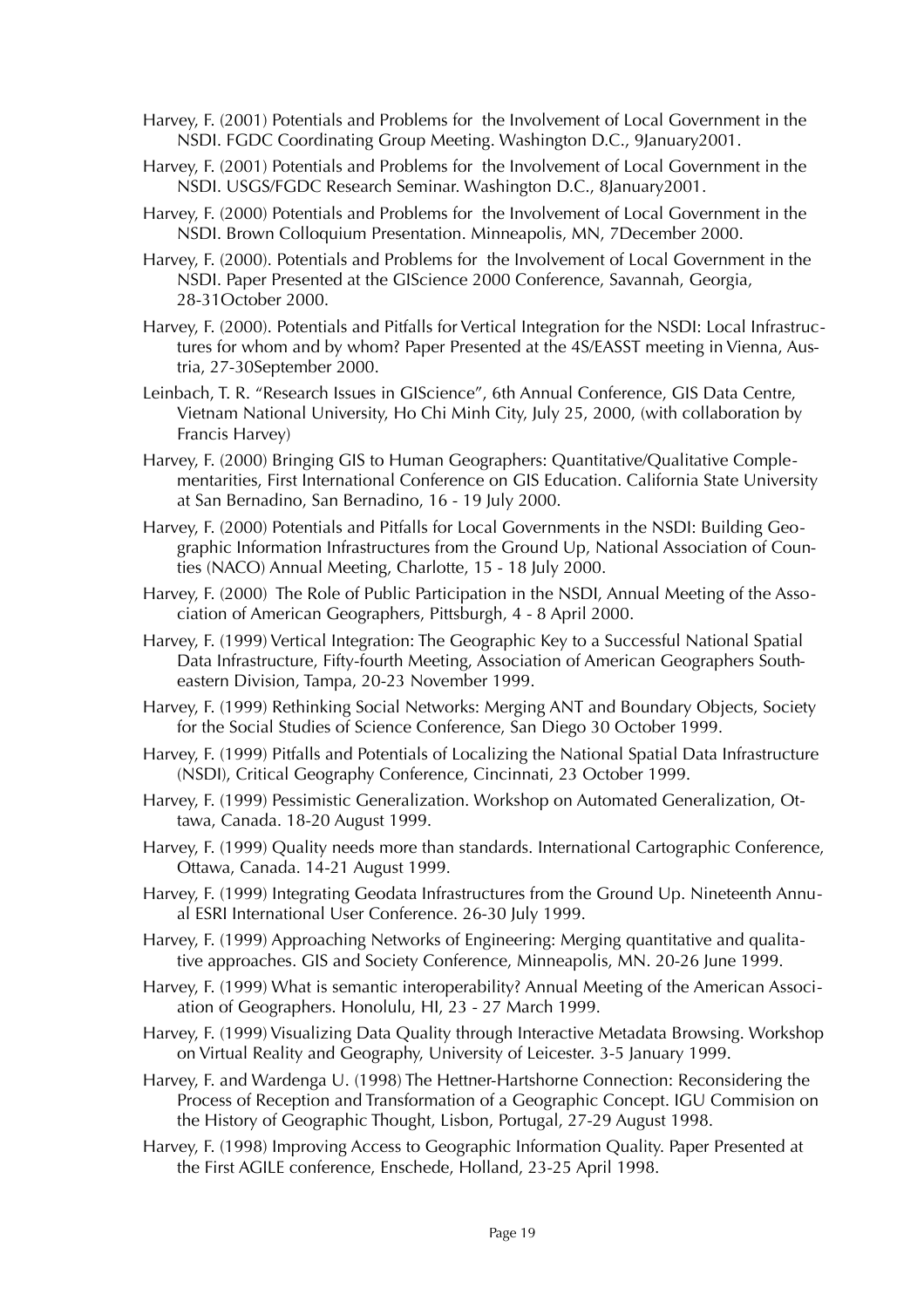- Harvey, F. (1997) Designing for Interoperability: Overcoming Semantic Differences. Paper Presented at the Interop '97 Conference, Santa Barbara, CA, 3-4 December 1997.
- Harvey, F. (1997). Improving Multi-Purpose GIS Design: Participative Design. Paper Presented at the COSIT '97 Conference, Hidden Valley, PA, 15-18 October 1997.
- Harvey, F. (1997). Agreeing to disagree: The social construction of geographic information technology. Paper Presented at the GIS/LIS '97 Conference, Cincinatti, OH, 28-30 October 1997.
- Harvey, F. (1997) Geographic Integration: From Holism to Systems. XXth International Congress of History of Science, 20-26 July 1997, Liè ge, Belgium.
- Harvey, F. (1997) Boundaries in GIS Design. Approches sociologiques des SIG et de leurs impacts sur les organisations. 23 June 1997, Lausanne.
- Harvey, F. (1997) Generalization and GIS: Holism and Purpose. Second Workshop on Progress in Automated Map Generalization. 19 - 21 June 1997, Gä vle, Sweden.
- Harvey, F. (1997) Boundaries of GIS. Research Conference on Socio-Economic Research and Geographic Information Systems. 17-22 May 1997, Catelvecchio Pascoli, Italy.
- Harvey, F. (1997) Quality needs more than Standards. Embedding and Navigating. First CASSINI International Meeting on Data Quality and Error. 21-23 April 1997, Paris.
- Harvey, F., & Vauglin, F. (1997). No Fuzzy Creep! A clustering algorithm for controlling arbitrary node movement. AutoCarto 13. 9 April 1997, Seattle: ASPRS/ASCM.
- Harvey, F. (1997) Agreeing to Disagree: Boundaries in the Construction of GIS. AAG Annual Meeting, 1-5 April 1997, Ft. Worth, Texas.
- Harvey, F. (1997) Research Methodologies: An Elementary Overview, 5 February 1997, Meeting "SIG et Mé thodologie", Le Pont, Switzerland.
- Harvey, F. (1997) National Culture and GIS Design: Results from Cross-Cultural Comparisions, 27 January 1997, Technical University of Vienna, Austria.
- Harvey, F. (1996) National Culture and GIS Design: Results from Cross-Cultural Comparisions, 17 December 1996, University of Mü nster, Germany.
- Harvey, F. (1996) National Culture and GIS Design: Results from Cross-Cultural Comparisions, 20 November 1996, GIS/LIS '96, Denver.
- Harvey, F. (1996) Agreeing to Disagree: Boundary objects and GIS technology. NCGIA Brown Bag Seminar, 23 October 1996, Santa Barbara.
- Harvey, F. and Vauglin, F. (1996) Geometric match Processing: Applying multiple tolerances. Seventh International Symposium on Spatial Data Handling, 12 - 16 August 1996, Delft, The Netherlands.
- Harvey, F. (1996) National Cultural Influences on GIS Design, 1996 GISDATA Summer Institute, 25 July 1996, Berlin.
- Harvey, F. (1995) Modern geography: From Holism to System. ISPAS, University of Vechta, 21 August 1995, Vechta, Germany
- Harvey, F. (1995) National and organizational cultures in geographic information system design: a tale of two counties. Proceedings, Twelfth International Symposium on Computer-Assisted Cartography (AutoCarto 12), 27 Febuary - 2 March 1995, Charlotte, NC.
- Harvey, F. (1994) Defining unmoveable nodes/segments as Part of vector overlay: The alignment overlay. Sixth International Symposium on Spatial Data Handling, 5 -9 September 1994, Edinburgh, Scotland.
- Harvey, F. (1994) Alignment of cartographic features through modification of the fuzzy overlay algorithm. Institut Géographique National (IGN), September 2 1994, Paris, France.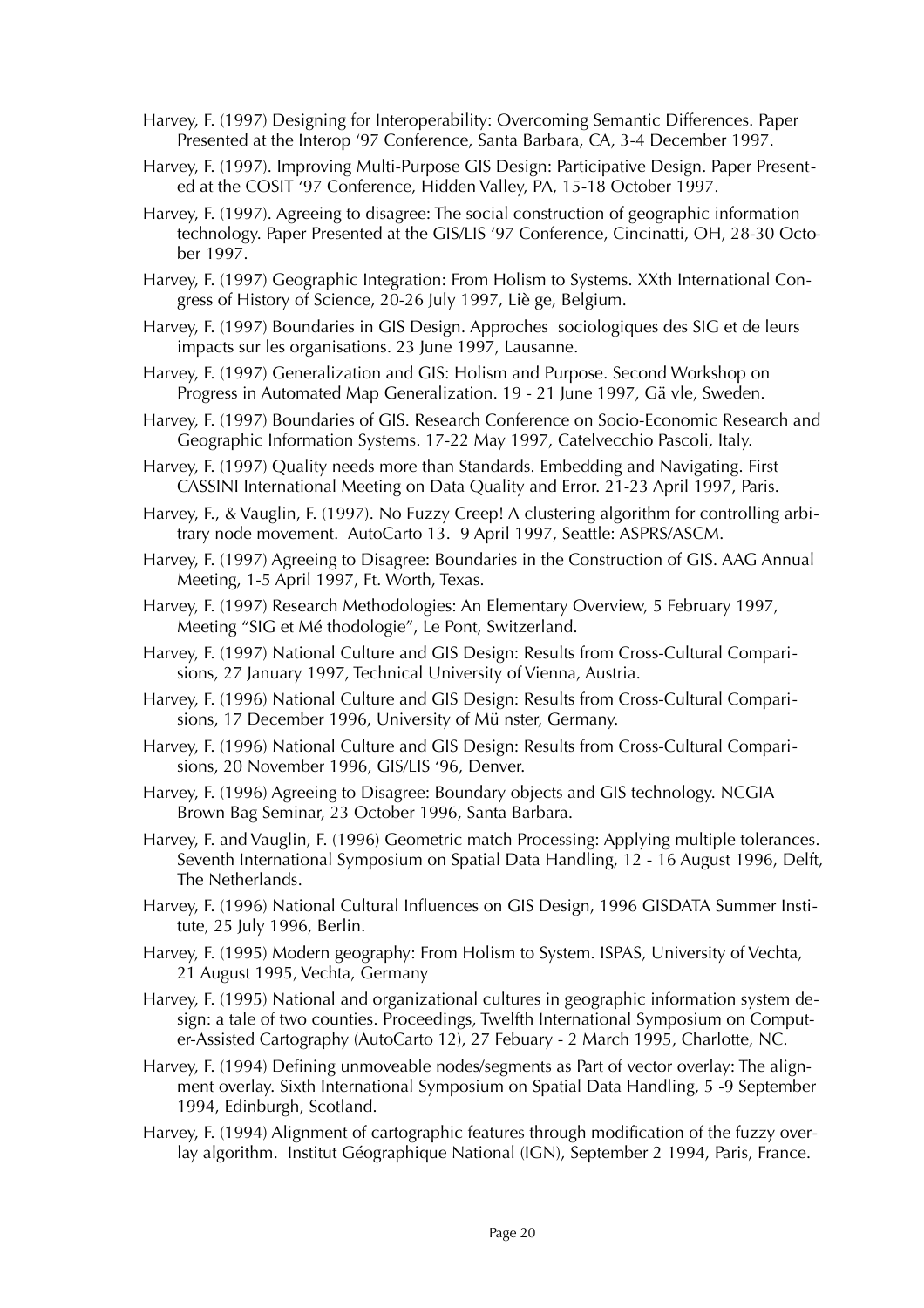- Harvey, F. (1994) Reprivatization in Eastern Germany: Problems and Solutions? International Geographic Union Regional Meeting 1994, 22-26 August 1994, Prague, Czech Republic.
- Harvey, F. (1994) Supporting Planning tasks in regional Planning: A conceptual design for visualization aids based on a task hierarchy. GIS '94, 21-24 February 1994, Vancouver, Canada.
- Harvey, F. (1994) Careers in geographic information systems (GIS). University of Washington Extension, Emerging Careers in Technology Meeting, 14 April 1994 Seattle, WA.
- Harvey, F. (1991) Sharing Spatial Digital Data in the Swiss Government: Types and Problems. NCGIA Seminar, 6 June 1991, Santa Barbara.
- Harvey, F. (1991) Organizational and technical aspects of sharing spatial data in the Swiss Federal Government: The Project GEOSTAT. Eleventh Annual ESRI User Conference, 22- 27 May 1991, Palm Springs, CA.
- Harvey, F. (1991) The collection and Provision of spatial data at the national level. Second Annual European Conference and Exhibition on Geographical Information Systems (EGIS '91), 2-5 April1991, Brussels, Belgium.
- Harvey, F. and Arnold, K. (1989) Design and implementation of a map library for the Swiss Federal Office of Statistics. Arc/Info European User's Conference, 24-27 October 1989, Rome, Italy.

# **PROFESSIONAL SERVICE**

# **Editorship**

8/06 - 8/09 Geography Compass, GIS-Section (co-editor with Libby Wentz)

# **Editorial Board Participation**

| $9/98 - 2017$  | URISA Journal                                                               |
|----------------|-----------------------------------------------------------------------------|
| $11/01 - 2010$ | International Journal of Geographical Information Science                   |
| $5/04$ - now   | Cartographica                                                               |
| $6/08$ - now   | Europa Regional                                                             |
| $4/07$ - now   | Geolournal                                                                  |
| $2/12 - now$   | Polish Journal of Geoinformatics (PTIP)                                     |
| $10/12 - now$  | URISA Journal section editor for social, economic, political and governance |
|                | issues                                                                      |

#### **International Geographical Union (IGU) Geographical Information Science Commission**

- 8/12 8/16 Chair (three year term)
- 4/09 8/16 US representative (commissioner)

#### **Geographic Information System Certification Institute**

2/06 - 4/10 Board Member representing UCGIS

#### **University Consortium for Geographic Information Science**

6/01 - 6/06 Vice-Chair of the Education Committee

# **Association of American Geographers**

- 4/09 4/13 GIS Specialty Group Vice-Chair and Current Chair
- 8/02 4/06 Geographic Information Standards Committee Member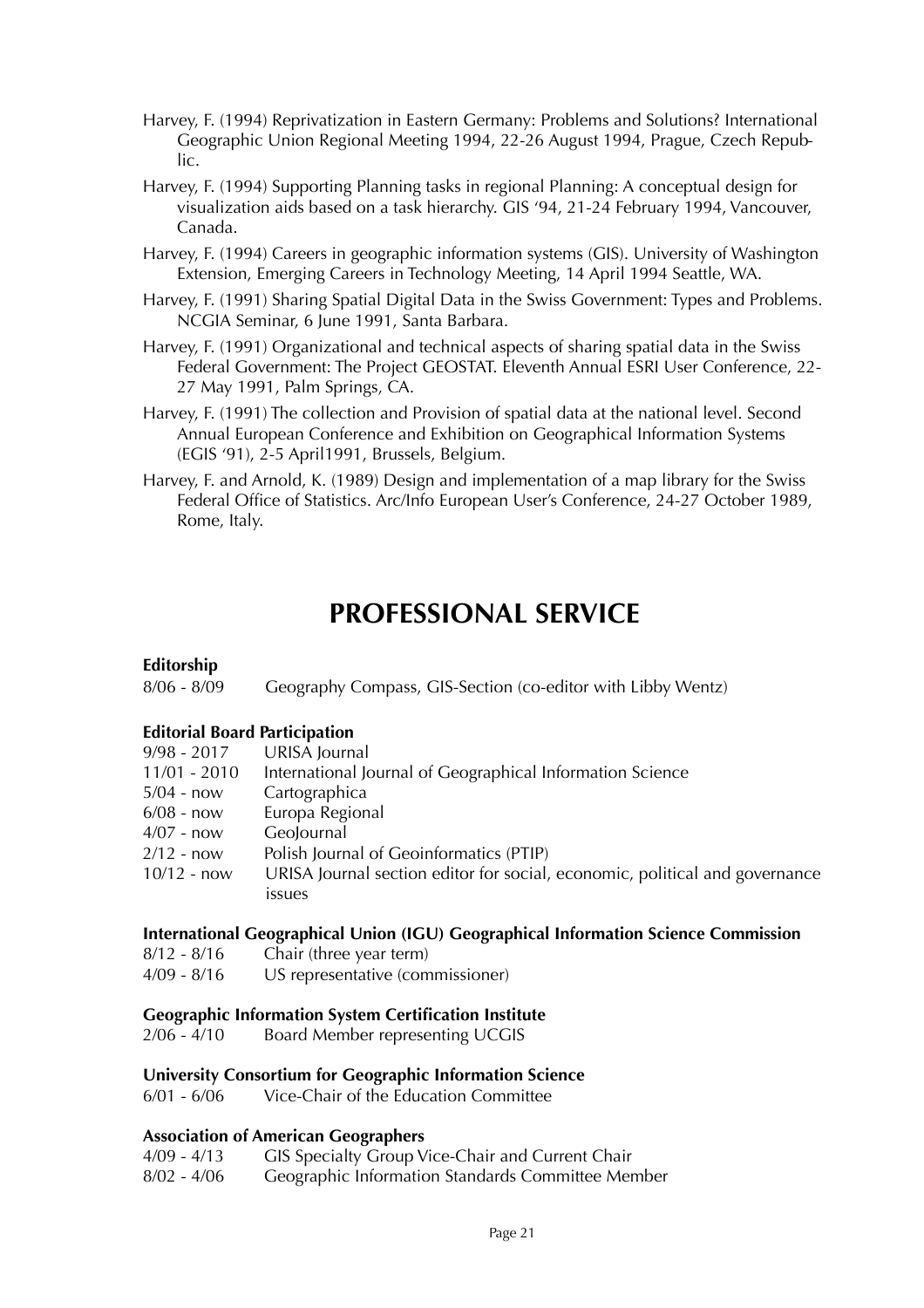1/01 - 4/01 Nystrom Committee Member

## **Society for the Social Studies of Science**

10/12 - 5/13 Graduate Student Mentor

#### **United States Government**

| $9/08 - 9/10$  | National Science Foundation, Geography and Spatial Sciences Panelist |
|----------------|----------------------------------------------------------------------|
| $5/03 - 6/03$  | Reviewer of Cooperative Agreements Program Applications              |
| $3/00 - 12/00$ | Member of GeoData Organizational Initiative (supported by USGS/FGDC) |

# **Reviewer of manuscripts for:**

| University of Minnesota Press                     | since Aug. 2013      |
|---------------------------------------------------|----------------------|
| International Journal of E-Planning Research      | since Jun. 2013      |
| Acme                                              | since Feb. 2008      |
| Annals of the Association of American Geographers | since March 2000     |
| Canadian Geographer                               | since June 2004      |
| Cartographica                                     | since Sep. 2004      |
| Computers in Urban Planning                       | since Feb. 2007      |
| and Urban Management                              | since Nov. 2001      |
| Computers, Environment and Urban Systems          | since Nov. 2001      |
| Cultural and Social Geography                     | since January 2000   |
| Cartography and Geographic Information Systems    | since January 2000   |
| Environment and Planning A                        | since Oct. 1998      |
| Environment and Planning B                        | since July 2007      |
| Europa Regional                                   | since Feb. 2008      |
| Geographical Review                               | since May 2005       |
| International Journal of Geographic Information   | since May 1998       |
| <b>Routledge Press</b>                            | since Nov. 1999      |
| Science                                           | since August 1998    |
| South African Journal of Geodesy                  | Since 1 January 2013 |
| Spatial Data Handling                             | 2000, 2002, 2004,    |
| 2006, 2008                                        |                      |
| <b>Transportation Review Board</b>                | since Oct. 1998      |
| The URISA Journal                                 | since April 1999     |
|                                                   |                      |

Also I serve as reviewer for conferences including GIScience, GSDI, and AGILE and as proposal reviewer for the Humboldt Foundation, Austrian Ministry of Science, Canadian SSHRC, European Union, and Research Councils UK. I have provided external reviews for two promotion and tenure cases.

# **Conferences and Workshop Organization**

- Situationsbestimmte Verbesserungsansätze für die geovisuellen Kommunikation (2018) with Eric Losang at AGIT 2018, Salzburg, 6July.
- Globalisierung und Digitalisierung (neue) Weltbezüge der Geoinformation (2018) with Tilo Felgenhauer), Jena, 24-25May.
- Code|Geo|Graphic (2018) Berlin (with Till Straube, Florian Ledermann, Sebastian Meier), 19April.
- 12th Symposium on Spatial and Temporal Databases (SSTD 2011), Minneapolis, 24-26August. (local organizer).

Werkstattgespräch Atlas-Zukünfte (2016), Leipzig, 16.-17June.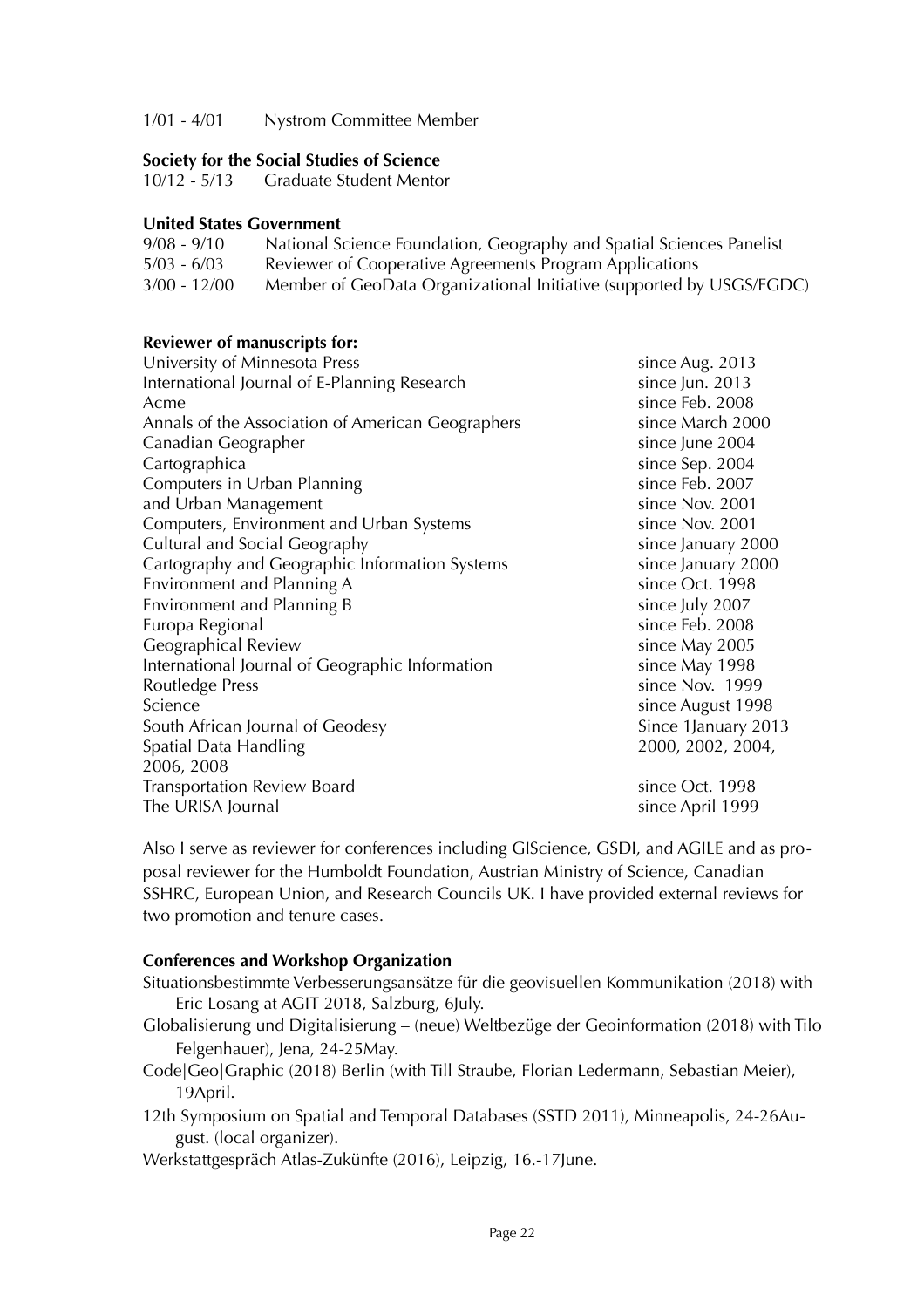Regular organizer and chair of sessions at Association of American Geographers Conferences and GIScience conferences.

# **Professional Association Memberships**

American Association of Geographers (AAG) Geographic Information Systems Speciality Group Russian and Central Eastern European Speciality Group Association for Computing Machinery (ACM) Computers and Society (SIGCAS) International Geospatial Society Society for the Social Study of Science Computer Professionals for Social Responsibility (CPSR)

# **UNIVERSITY SERVICE (University of Minnesota - Twin Cities)**

#### **Department of Geography/University of Minnesota**

- 9/12 5/14 Chair of Graduate Admissions
- 7/06 6/12 Director of Graduate Studies, Master of Geographic Information Science Program
- 1/11 5/11 Co-chair of Cartography Lab Review Committee
- 9/10 5/11 Chair of GIS Search Committee
- 8/10 5/11 Member of Graduate Studies Committee
- 8/10 5/11 Member of School of Geography Committee
- 9/09 5/10 Chair of Diversity Committee
- 5/08 5/09 Co-chair of Urban Search Committee
- 1/07 5/07 Awards committee
- 9/04 12/06 Graduate Admissions and Financial Aid Committee
- 12/03- 6/04 Merit Review Committee
- 8/02 6/04 Graduate Policy Committee
- 8/02 5/04 BioPhysical Search Committee
- 5/02 1/03 Temporary GIS Search Committee
- 8/01 7/02 Undergraduate Education Policy
- 8/01 7/02 Personal Committee
- 8-01 now MGIS Advisory Committee
- 1/00 6/01 UK GIS Interest Group Chair and GIS Day Chair
- 9/99 6/01 Chair, Cartography Laboratory Advisory Committee
- 9/99 6/01 Personnel Committee
- 6/99 6/01 GIS Day Committee Chair and GIS Day Chair
- 9/98 6/01 Undergraduate Committee
- 9/98 9/99 Cartography Laboratory Advisory Committee

#### **College of Liberal Arts/University of Minnesota**

- 5/13 now Advisory board member, Center for Austrian Studies
- 9/12 8/14 Elected member of CLA Assembly
- 6/12 8/14 Appointed member of CLA Budget Advisory Committee
- 9/03 6/04 Elected member of CLA Assembly
- 9/08 now Faculty research awards committee

# **University of Minnesota**

- 7/13 5-15 Elected member, Faculty Senate
- 5/03 6/09 Member, Campus Committee on Student Behavior
- 6/08 6/09 Chair, Campus Committee on Student Behavior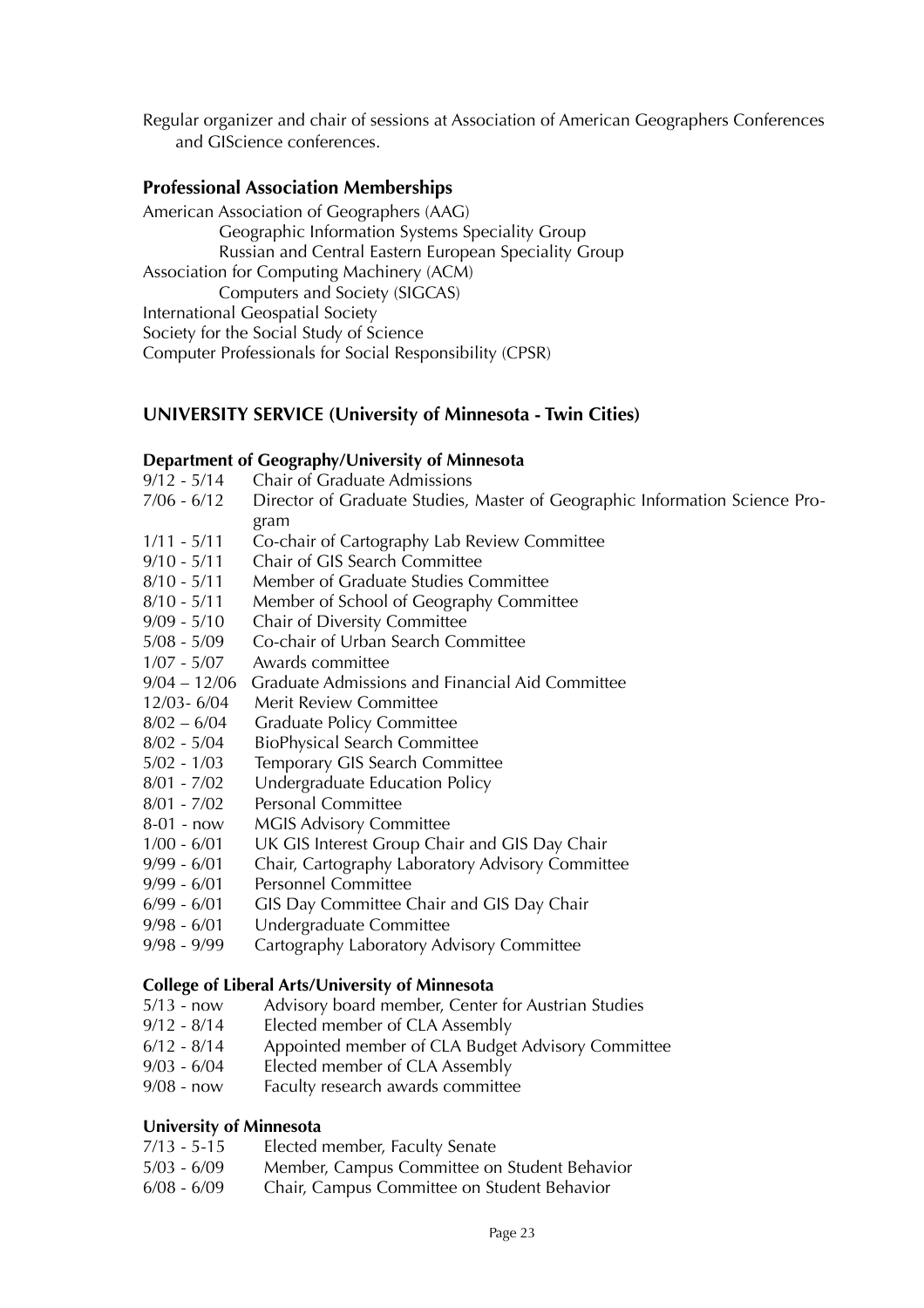## **University of Minnesota Faculty Associations**

Center for German and European Studies Center for Austrian Studies Advisory Board Minnesota Population Center

# **Elected Positions**

American Association of Geographers (AAG) Geographic Information Systems Speciality Group Vice-Chair (2008, 2009), Chair (2009, 2010), Past-Chair (2011, 2012) International Geographical Union Geographic Information Science Commission, Chair (2010, 2011, 2012, 2013, 2014, 2015, 2016), Incoming-Chair (2009, 2010) International Geographical Union Geographic Information Science Commission, US Commissioner (2009, 2010, 2011, 2012, 2013) MetroGIS, Higher Education Representative (2010, 2011, 2012, 2013,, 2014)

# **WORKSHOPS ORGANIZED**

# **WORKSHOPS AND CONTINUING EDUCATION ACTIVITIES (PARTICIPANT)**

9/11 - 5/12 UMN Mid-Career Teaching Program 9/05 - 5/06 UMN Mid-Career Teaching Program

# **TEACHING**

# **LEIPZIG UNIVERSITY MODULES TAUGHT**

Kritische Kartographie (MSc) Angewandte Geographie, a 2SWS module Changes in Technology—Changes in the City (BSc)

# **UNIVERSITY OF MINNESOTA COURSES TAUGHT**

Mapping Our World (GEOG 1502) Problems in Geographic Thought (GEOG 8001) GIS and Society (GEOG 8292) Advanced Geographic Information Science (GEOG 5563) Digital Planet (GEOG 3521) Digital Mapping (GEOG 3523) Transitions in Central and Eastern Europe (GEOG 8980) (co-taught with T. Wolfe (History)) Information Geographies (GEOG 8980)

# **EXTERNAL COURSES TAUGHT**

| 4/05 - 5/05    | GIS, Society, and Engineers, Fachhochschule Kärnten, Austria     |
|----------------|------------------------------------------------------------------|
| 4/05 - 5/05    | GIS and Society, Universität Münster, Germany                    |
| $9/05 - 10/05$ | Ethics in GI Science and Society I, Universität Münster, Germany |
| 5/11 - 7/11    | Ethics for GI Scientists, Universität Münster, Germany           |
| $5/11 - 7/11$  | Cost Benefit Analysis, Universität Münster, Germany              |